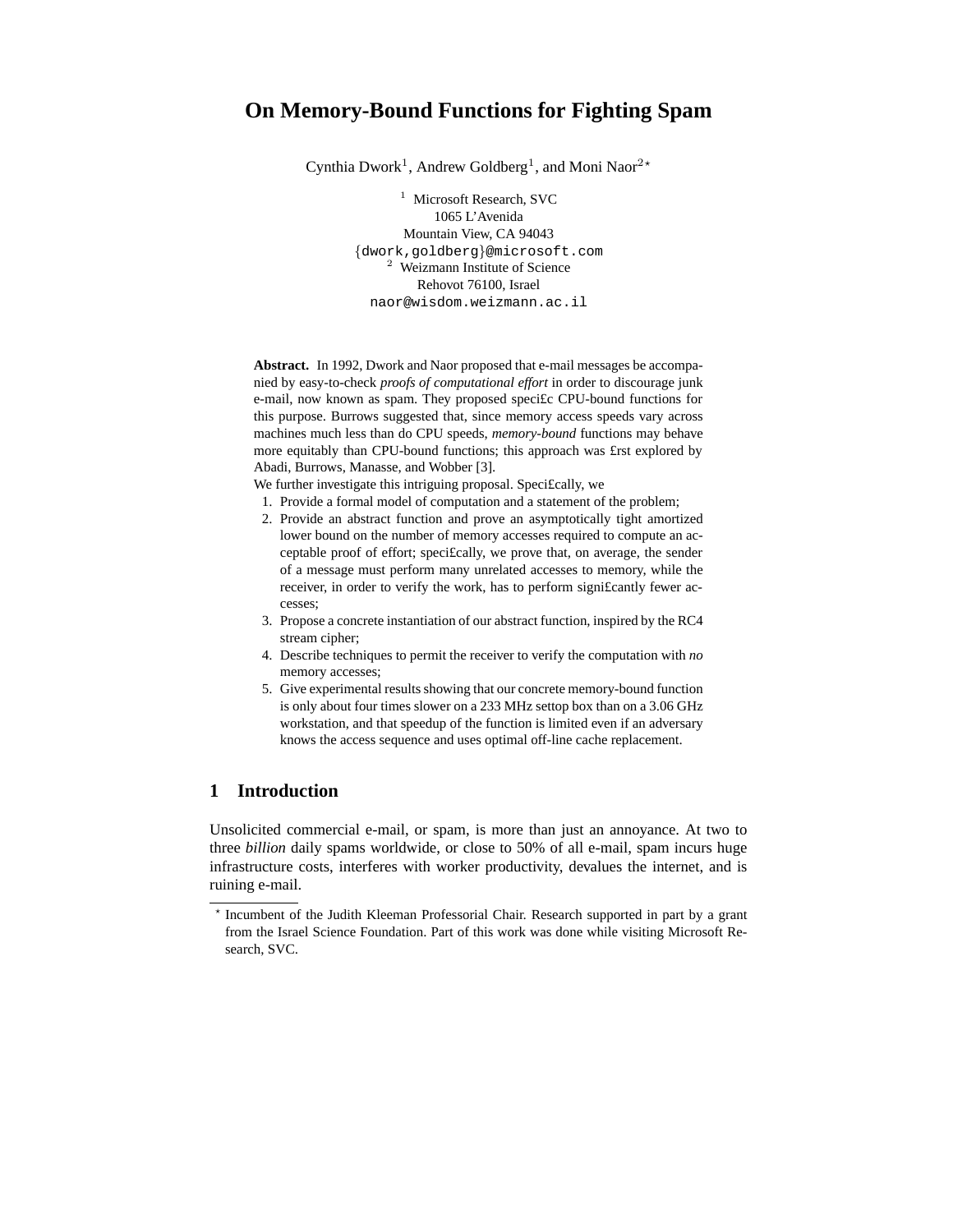This paper focuses on the computational approach to £ghting spam, and, more generally, to combating denial of service attacks, initiated by Dwork and Naor [11] (also discussed by Back; see [18, 9]). The basic idea is:

"If I don't know you and you want to send me a message, then you must prove that you spent, say, ten seconds of CPU time, just for me and just for this message."

The "proof of effort" is cryptographic in ¤avor; as explained below, it is a moderately hard to compute (but very easy to check) function of the message, the recipient's address, and a few other parameters. Dwork and Naor called such a function a *pricing function* because the proposal is fundamentally an economic one: machines that currently send hundreds of thousands of spam messages each day, could, at the 10-second price, send only eight thousand. To maintain the current 2-3 billion daily messages, the spammers would require 250,000–375,000 machines.

CPU-bound pricing functions suffer from a possible mismatch in processing speeds among different types of machines (desktops *vs.* servers), and in particular between old machines and the presumed new, top of the line, machines that could be used by a high-tech spam service. In order to remedy these disparities, Burrows proposed an alternative computational approach, £rst explored in [3], based on memory latency. His creative suggestion is to design a pricing function requiring a moderately large number of scattered memory accesses. Since memory latencies vary much less across machines than do clock speeds, memory-bound functions should prove more equitable than CPUbound functions.

*Our Contributions.* In the current paper we explore Burrows' suggestion. After reviewing the computational approach (Section 2) and formalizing the problem (Section 3), we note that the known time/space tradeoffs for inverting one-way functions [21, 14] (where space now refers to cache) constrain the functions proposed in [3] (Section 4). We propose an abstract function, using random oracles, and give a lower bound on the amortized complexity of computing an acceptable proof of effort (Section  $5)^3$ . We suggest a very ef£cient concrete implementation of the abstract function, inspired by the RC4 stream cipher (Section 6). We present experimental results showing that our concrete memory-bound function is only about four times slower on a 233 MHz settop box than on 3.06 GHz workstation (Section 7). Finally, we modify our concrete proposal to free the receiver from having to make memory accesses, with the goal of allowing small-memory devices to be protected by our computational anti-spam protocol. A more complete version of the paper is available at

www.wisdom.weizmann.ac.il/˜naor/PAPERS/dgn.html.

# **2 Review of the Computational Approach**

In order to send a message  $m$ , software operating on behalf of the sender computes a *proof of computational effort*  $z = f(m, sender, receiver, date)$  for a moderately

 $3$  None of [11, 18, 9, 3] obtains a lower bound.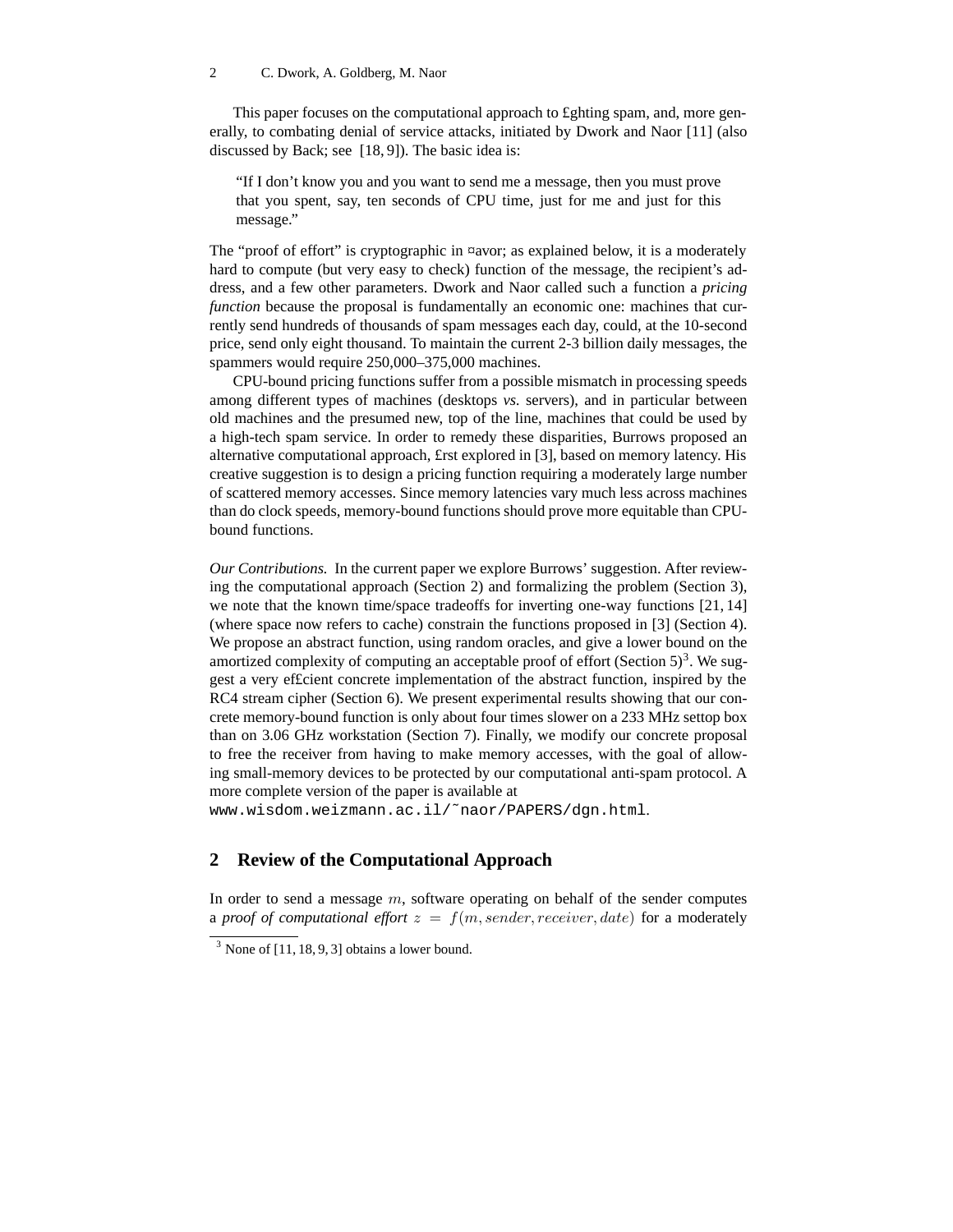hard to compute "pricing" function f. The message  $m$  is transmitted together with the other arguments to f and the resulting proof of effort  $z<sup>4</sup>$ . Software operating on behalf of the receiver checks that the proof of effort has been properly computed; a missing proof can result in some user-prespeci£ed action, such as placing the message in a special folder, marking it as spam, subjecting it to further £ltering, and so on. Proof computation and veri£cation should be performed automatically and in the background, so that the typical user e-mail experience is unchanged.

The function f is chosen so that  $(1)$  f is not among the amortization; in particular, computing  $f(m, sender, Alice, date)$  does not help in computing  $f(m, sender, Bob, date)$ . This is key to £ghting spam: the function must be recomputed for each recipient (and for any other change of parameters). (2) There is a "hardness" parameter to vary the cost of computing f, allowing it to grow as necessary to accommodate Moore's Law. (3) There is an important difference in the costs of computing f and of checking f: the cost of sending a message should grow much more quickly as a function of the hardness parameter than the cost of checking that a proof of effort is correct. This allows us to keep veri£cation very cheap, ensuring that the ability to wage a denial of service attack against a receiver is not exacerbated by the spam-£ghting tool. In addition, if veri£cation is suf£ciently cheap, then it can be carried out by the receiver's mail (SMTP) server.

*Remark 1.* With the right architecture, the computational approach permits *single-pass send-and-forget* e-mail: once the mail is sent the sender never need take any further action, once the mail is received the proof of effort can be checked locally; neither sender nor receiver ever need contact a third party. In other words, single-pass send-andforget means that e-mail, the killer application of the Internet, is minimally disturbed.

*Remark* 2. We brie¤y remark on our use of the date as an argument to the pricing function. The receiver temporarily stores valid proofs of effort. The date is used to control the amount of storage needed. When a new proof of effort, together with its parameters, is received, one £rst checks the date: if the date is, say, over a week old, then the proof is rejected. Otherwise, the receiver checks the saved proofs of effort to see if the newly received proof is among them. If so, then the receiver rejects the message as a duplicate. Otherwise, the proof is checked for validity.

In [11], f is a forged signature in a careful weakening of the Fiat-Shamir signature scheme. Back's proposal, called *HashCash*, is based on £nding hash collisions. It is currently used to control access to bulletin boards [18]; veri£cation is particularly simple in this scheme.

### **3 Computational Model and Statement of the Problem**

The focus on memory-bound functions requires speci£cation of certain details of a computational model not common in the theory literature. For example, in real contemporary hardware there is (at least) two kinds of space: ordinary memory (the vast

 $4$  Having  $m$  as an argument to the function introduces some practical dif£culties in real mail systems. One can instead use the following three arguments: receiver's e-mail address, date, and a nonce. However, the intuition is more clear if we include the message.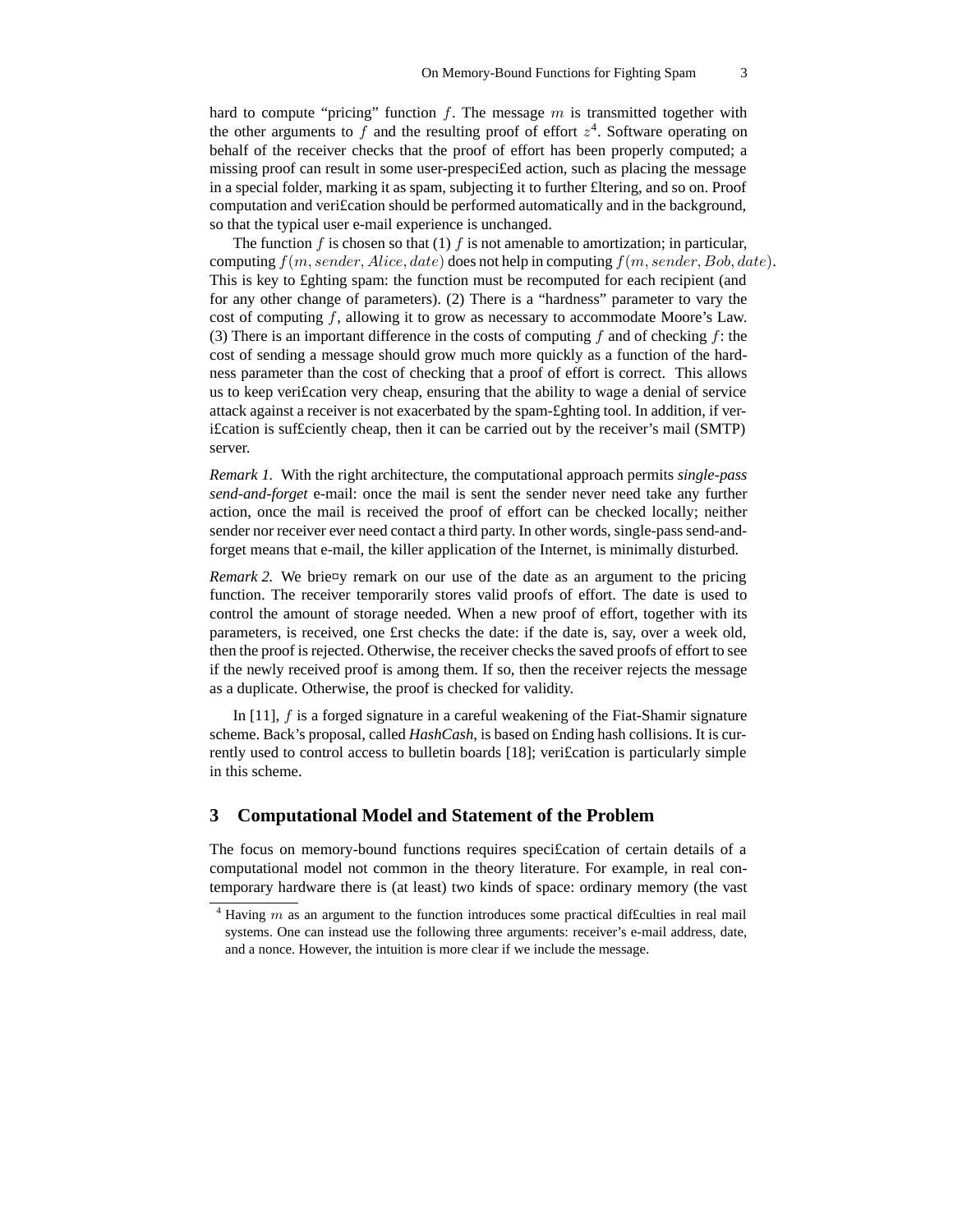majority) and *cache* – a small amount of storage on the same integrated circuit chip as the central processing unit<sup>5</sup>. Cache can be accessed roughly 100 times more quickly than ordinary memory, so the computational model needs to differentiate accordingly. In addition, when a desired value is not in cache (a *cache miss*), and an access to memory is made, a small block of adjacent words (a *cache line*), is brought into the cache simultaneously. So in some sense values nearby the desired one are brought into cache "for free". Our model is an abstraction that re¤ects these considerations, among others.

When arguing the security of a cryptographic scheme one must specify two things: the power of the adversary and what it means for the adversary to have succeeded in breaking the scheme. In our case de£ning the adversary's power is tricky, since we have to consider many possible architectures. Nevertheless, for concreteness we assume the adversary is limited to a "standard architecture" as follows:

- 1. There is a large memory, partitioned into m blocks (also called cache lines) of b bits each;
- 2. The adversary's cache is small compared to the memory. The cache contains at most s (for "space") *words*; a cache line typically contains a small number (for example, 16) of words;
- 3. Although the memory is large compared to the cache, we assume that  $m$  is still only polynomial in the largest feasible cache size s;
- 4. Each word contains w bits (commonly,  $w = 32$ );
- 5. To access a location in the memory, if a copy is not already in the cache (a *cache miss*), the contents of the block containing that location must be brought into the cache – a *fetch*; since every cache miss results in a fetch, we use these terms interchangeably;
- 6. We charge one unit for each fetch of a memory block. Thus, if two adjacent blocks are brought into cache, we charge two units (there is no discount for proximity at the block level).
- 7. Computation on data *in the cache* is essentially *free*. By not (signi£cantly) charging the adversary for this computation, we are increasing the power of the adversary; this strengthens the lower bound.

Thus, the challenge is to design a pricing function  $f$  as described in Section 2, together with algorithms for computing and checking  $f$ , in which the costs of the algorithms are measured in terms of memory fetches and the "real" time to compute  $f$  on currently available hardware is, say, about 10 seconds (in fact,  $f$  may be parameterized, and the parameters tuned to obtain a wide range of target computation times).

The adversary's goal is to maximize its production of (message, proof of computational effort) pairs while minimizing the number of cache misses incurred. The adversary is considered to have won if it has a strategy that produces many (message, proof) pairs with an *amortized* number of fetches (per message plus proof) which is substantially less than the expected number of fetches for a single computation obtained in the analysis of the algorithm. We do not care if the messages are sensical or not.

We remark that it may be possible to defeat a memory-bound function with specific parameters by building a special-purpose architecture, such as a processor with a huge,

<sup>&</sup>lt;sup>5</sup> In fact, there are multiple levels of cache; Level 1 is on the chip.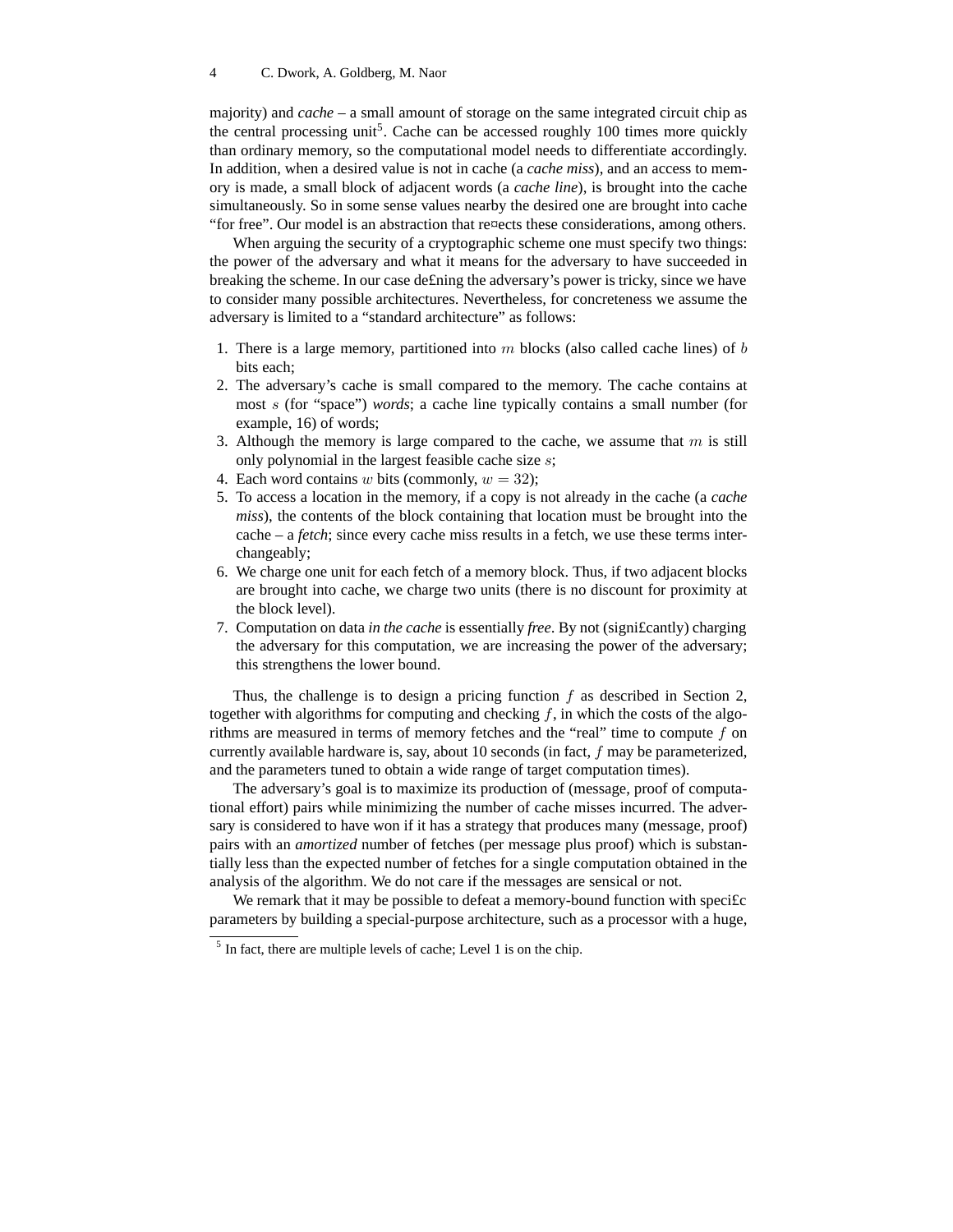fast, on-chip cache. However, since the computational approach to £ghting spam is essentially an economic one, it is important to consider the cost of designing and building the new architecture. These issues are beyond the scope of this paper.

### **4 Simple Suggestions and Small-Space Cryptanalyses**

In the full paper we show that pricing functions based on meet in the middle and subset sum can be computed with very few memory access, and hence do not solve our problem. In these proceedings we con£ne our attention to the proposal in [3], described next.

*Easy-to-Compute Functions.* These functions are essentially iterates of a single basic "random-looking" function  $g$ . They vary in their choice of basic function. The basic function has the property that a single function inversion is more expensive than a memory look-up.

Let *n* and  $\ell$  be parameters and let  $g : \{0,1\}^n \longrightarrow \{0,1\}^n$ . Let  $g_0$  be the identity function and for  $i = 1 \dots \ell$ , let the function  $g_i(x) = g(g_{i-1}(x)) \oplus i$ .

*Input.*  $y = g_{\ell}(x)$  *for some*  $x \in \{0, 1\}^n$  *and*  $\alpha$ *, a hash of the values*  $x, g_1(x), \ldots, g_{\ell}(x)$ *.*  $Output. x' \in g_{\ell}^{-1}(y)$  *such that the string*  $x', g_1(x'), \ldots, g_{\ell}(x')$  *hashes to*  $\alpha$ *.* 

The hope is that the best way to resolve the challenge is to build a table for  $g^{-1}$  and to work backwards from  $y$ , exploring the tree of pre-images<sup>6</sup>. Since forward computation of  $q$  is assumed to be quite easy, constructing the inverse table should require very little total time compared to the memory accesses needed to carry out the proof of effort.

The limitation of this approach is that, since  $q$  can be computed with no memory accesses, there is a time/space tradeoff for *inverting* g in which no memory accesses are performed (in our context, space refers to cache size, since we are interested in what can be done without going to memory) [21, 14, 26]. Those results imply that q can be inverted at the cost of two forward computations of g, *with no memory accesses*.

This suggests basing computational challenges on functions that are (in some sense) *hard in both directions*.

## **5 An Abstract Function and Lower Bound on Cache Misses**

In this section we describe an "abstract" pricing function and prove a tight lower bound on the number of memory accesses that must be made in order to produce a message acceptable to the receiver, in the model de£ned in Section 3. The function is "abstract" in that it uses idealized hash functions, also known as random oracles. A concrete implementation is proposed in Section 6.

*Meaning of the Model and the Abstraction:* Our computational model implicitly constrains the adversary by constraining the architecture available to the adversary. Our use of random oracles for the lower bound argument similarly constrains the adversary,

<sup>&</sup>lt;sup>6</sup> The root of the tree is labelled with y. A vertex at distance  $d \geq 0$  from the root having label  $z \in Range(g_{\ell-d})$  has one child labeled with each  $z' \in g^{-1}(z \oplus (\ell-d)) \in Range(g_{\ell-d-1}).$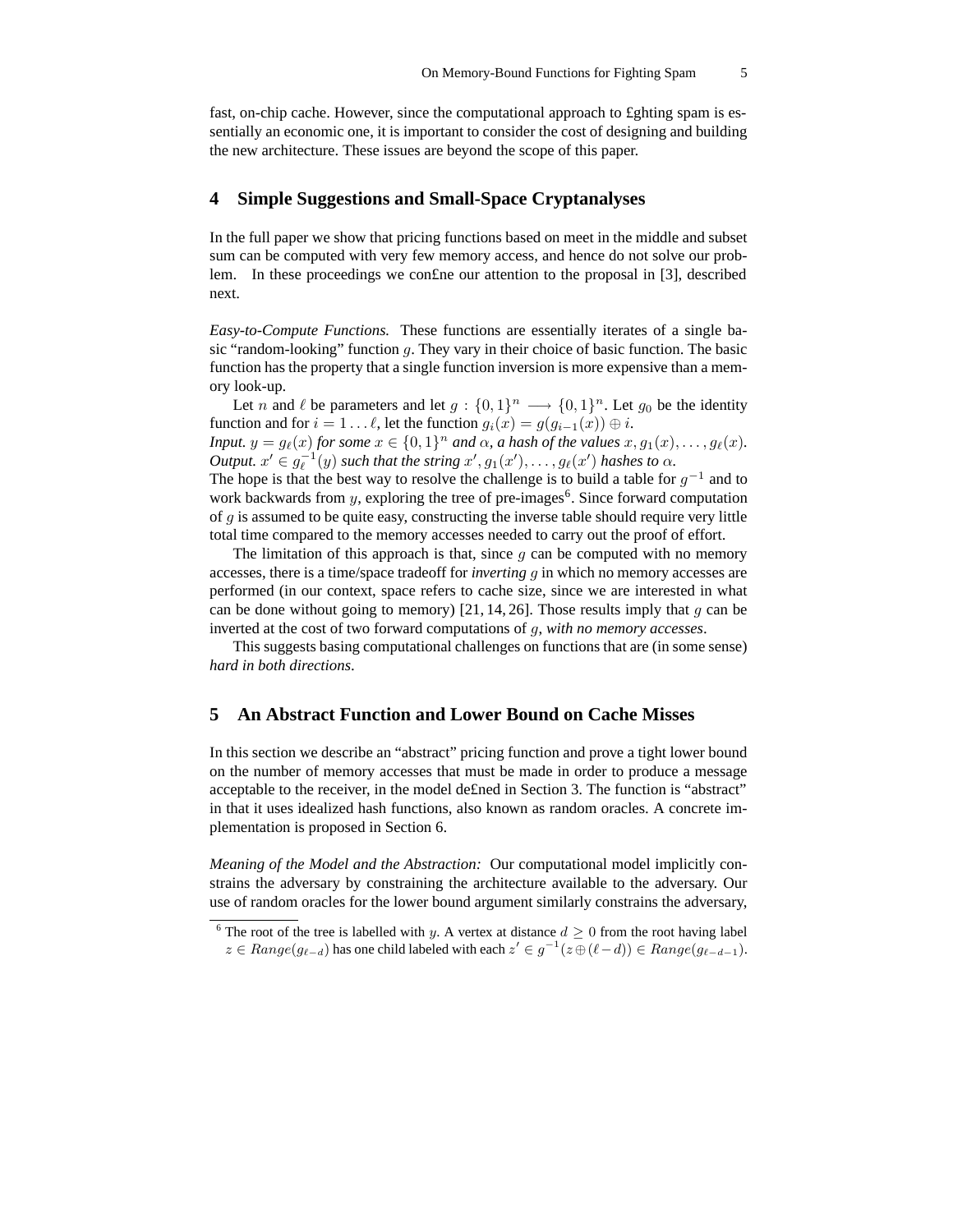as there are some things it cannot compute without accessing the oracles. We see two advantages in such modelling: (i) It provides rationale to the design of algorithms such as those of Section 6, this is somewhat similar to what Luby and Rackoff [22] did for the application of Feistel Permutations in the design of DES; (ii) If there is an attack on the simpli£ed instantiation of the algorithm of Section 6, then the model provides guidelines for modi£cations. Note that we assume that the arguments to the random oracle must be in cache in order to make the oracle call.

The inversion techniques of  $[21, 14]$  do not apply to truly random functions, as these have large Kolmogorov complexity (no short representation). Accordingly, our function involves a large *£xed forever* table  $T$  of truly random  $w$ -bit integers<sup>7</sup>. The table should be approximately twice as large as the largest existing caches, and will dominate the space needs of our memory-bound function.

We want to force the legitimate sender of a message to take a random walk "through  $T$ ," that is, to make a series of random accesses to  $T$ , each subsequent location determined, in part, by the contents of the current location.

Such a walk is called a *path*. The algorithm forces the sender to explore many different paths until a path with certain desired characteristics is found. We call this a *successful* path. Once a successful path has been identi£ed, information enabling the receiver to check that a successful path has been found is sent along with the message. Veri£cation requires work proportional to the path length, determined by a parameter  $\ell$ . Each path exploration is called a *trial*. The expected number of trials to £nd a successful path is  $2^e$ , where  $e$  (for "effort") is a parameter. The expected amount of work performed by the sender is proportional to  $2^e$  times the path length.

#### **5.1 Description of the Abstract Algorithm**

The algorithm uses a modifable array A, initialized for each trial, of size  $|A|w > b$  bits (recall that b is the number of bits in a memory block, or cache line)<sup>8</sup>.

Before we present the abstract algorithm, we introduce a few hash functions  $H_0, H_1$ ,  $H_2, H_3$ , of varying domains and ranges, that we model as idealized random functions (random oracles). The function  $H_0$  is only used during initialization of a path. It takes as input a message  $m$ , sender's name (or address)  $S$ , receiver's name (or address)  $R$ , and date d, together with a trial number k, and produces an array A. The function  $H_1$ takes an array A as input and produces an index c into the table T. The function  $H_2$ takes as input an array  $A$  and an element of  $T$  and produces a new array, which gets assigned to A. Finally, the function  $H_3$  is applied to an array A to produce a string of 4w bits.

A word on notation: For arrays A and T, we denote by  $|A|$  (respectively,  $|T|$ ) the number of elements in the array. Since each element is a word of  $w$  bits, the numbers of *bits* in these arrays are  $|A|w$  and  $|T|w$ , respectively. The path in a generic trial is given by:

<sup>&</sup>lt;sup>7</sup> 'Fixed forever'' means £xed until new machines have bigger caches, in which case the function must be updated.

<sup>&</sup>lt;sup>8</sup> The intuition for requiring  $|A|w > b$  is that, since A cannot £t into a single memory block, it is more expensive to fetch  $A$  into cache than it is to fetch an element of  $T$  into cache.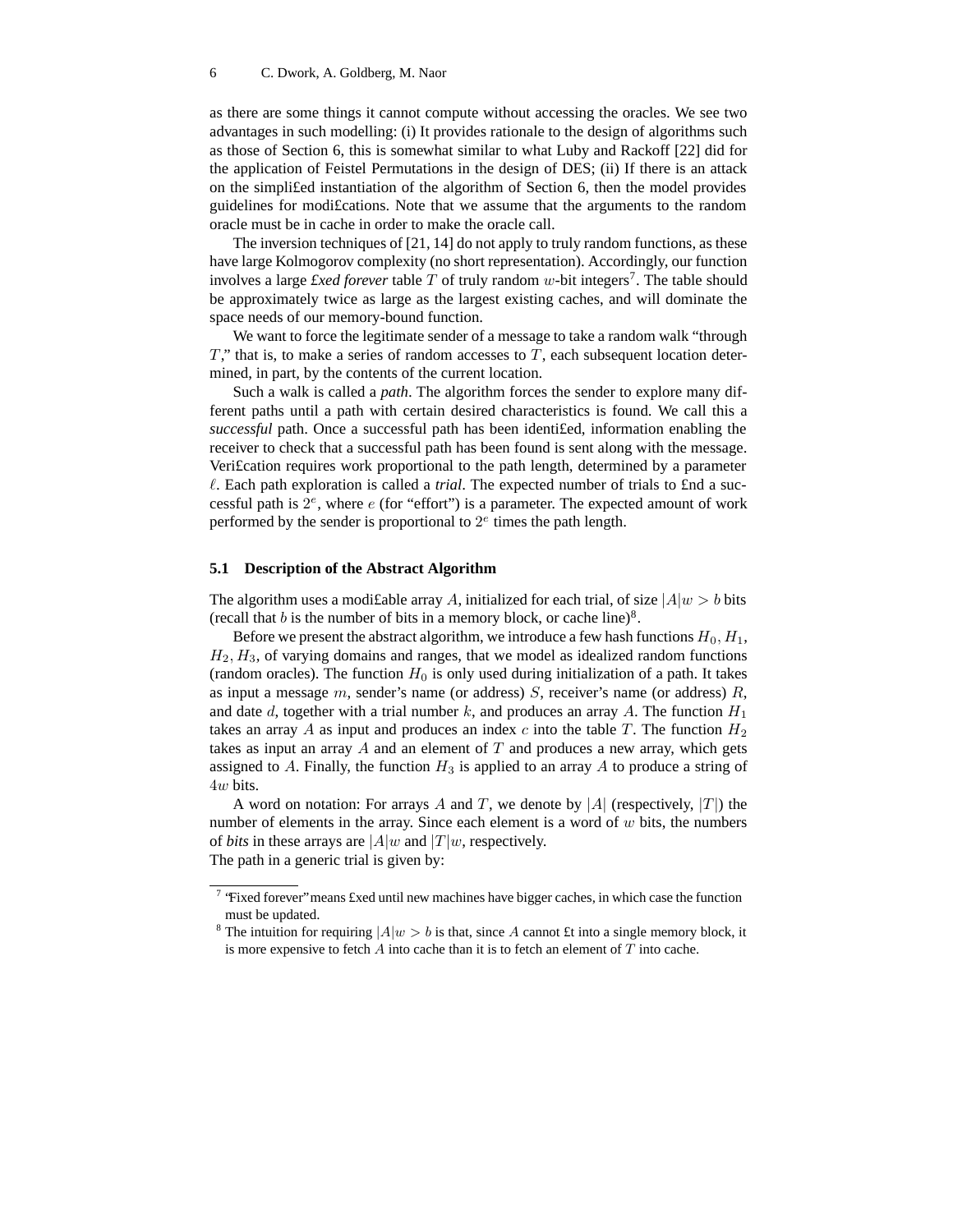Initialization:  $A = H_0(m, R, S, d, k)$ Main Loop: Walk for  $\ell$  steps ( $\ell$  is the path length):  $c \leftarrow H_1(A)$  $A \leftarrow H_2(A, T[c])$ Success occurs if:

after  $\ell$  steps the last  $e$  bits of  $H_3(A)$  are all zero. Path exploration is repeated for  $k = 1, 2, \ldots$  until success occurs. The information for identifying the successful path is simply all £ve parameters and the £nal  $H_3(A)$ obtained during the successful trial<sup>9</sup>.

Veri£cation that the path is indeed successful is trivial: the veri£er simply carries out the exploration of the one path and checks that success indeed occurs with the given parameters and that the reported hash value  $H_3(A)$  is correct.

The connection to Algorithm MBound, described in Section 6, will be clear: we need only specify the four hash functions. To keep computation costs low in MBound, we will not invoke full-strength cryptographic functions in place of the random oracles, nor will we even modify all entries of array A at each step.

The size of A also needs consideration. If A is too small, say, a pointer into  $T$ , then the spammer can mount an attack in which many different paths (trials for either the same or different messages) can be explored at a low amortized cost, as we now informally describe. At any point, the spammer can have many different  $A$ 's (that is,  $A$ 's for different trials) in the cache. The spammer then fetches a memory block containing several elements of  $T$ , and advances along each path for which some element in the given memory block was needed. This allows exploitation of locality in  $T$ . Thus, intuitively, we should choose  $|A|$  sufficiently large that it is infeasible to store many different A's in the cache.

#### **5.2 Lower Bound on Cache Misses**

We now prove a lower bound on the amortized number of block transfers that any adversary constrained as described in Section 3 must incur in order to £nd a successful path. Speci£cally, we show that the *amortized* complexity (measured in the number of memory fetches per message) of the abstract algorithm is asymptotically tight.

The computation on each message must follow a speci£c sequence of oracle calls in order to make progress. The adversary may make any oracle calls it likes; however, to make progress on a path it must make the speci£ed calls. *By watching an execution unfold, we can observe when paths begin, and when they make progress.* Calls to the oracle that make progress (as determined by the history) are called *progress calls*.

**Theorem 1.** *Consider an arbitrarily long but £nite execution of the adversary's program – we don't know what the program is, only that the adversary is constrained to use an architecture as described in Section 3. Under the following additional conditions, the amortized complexity of generating a proof of effort that will be accepted by a* veri£er is  $\Omega(2^e\ell)$ :

<sup>&</sup>lt;sup>9</sup> The value of  $H_3(A)$  is added to prevent the spammer from simply guessing k, which has probability  $1/2^e$  of success.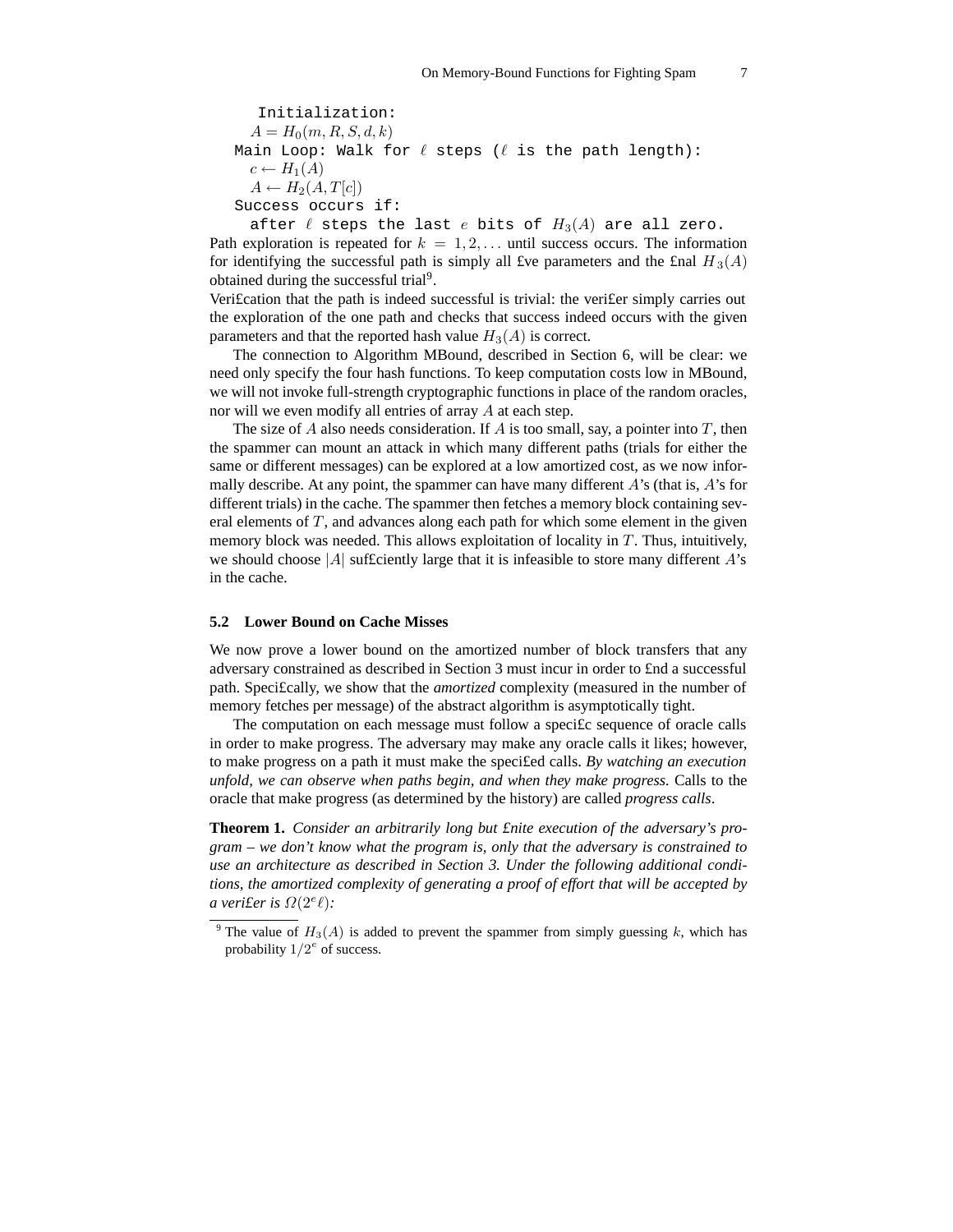#### 8 C. Dwork, A. Goldberg, M. Naor

- $-|T| \geq 2s$  *(recall that the cache contains s words of w bits each)*
- $|A|w \geq bs^{1/5}$  (recall that b is the block size, in bits).
- $\ell > 8|A|$
- **–** *The total amount of work by the spammer (measured in oracle calls) per successful* path is no more than  $2^{o(w)}2^e \ell$ .
- $\ell$  *is large enough so that the spammer cannot call the oracle*  $2^{\ell}$  *times.*

*Remark* 3. First note that |A| is taken to be much larger than  $b/w$ . We already noted that if |A| is very small than a serious attack is possible. However, even if |A| is roughly  $b/w$ , it is possible to attack the algorithm by storing many copies of T under various permutations. In this case the adversary can hope to concurrently be exploring about  $\log s$  paths for which a single memory block contains the value in T needed by all  $\log s$ paths. Hence, if (for some reason) it is important that  $|A| \le O(b/w)$  we can only get a lower bound of the form  $\Omega(2^e\ell/\log s)$ .

*Proof.* (of Theorem 1) We start with an easy lemma regarding the number of oracle calls needed to £nd a successful path.

**Lemma 1.** The amortized number of calls to  $H_1$  and  $H_2$  per proof of effort that will be *accepted by a veri£er is*  $\Omega(2^e\ell)$ *.* 

**Lemma 2.** *Let*  $b_1 \ldots b_m$  *be independent unbiased random bits and let*  $k \le m$ *. Suppose we have a system that, given a hint of length* B < k *(which may be based on the value of*  $b_1 \ldots b_m$ ), produces a subset S of k indices and a guess of the values of  $\{b_i \mid i \in$  $S$ }. Then the probability that all k guesses are correct is at most  $2^B/2^k$ , where the *probability is over the random variables and the coin ¤ips of the hint generation and the guessing system.*

We now get to the main content of the lower bound and to the key lemma (Lemma 3): We break the execution into intervals in which, we argue, the adversary is, forced to learn a large number of elements of  $T$ . That is, there will be a large number of scattered elements of  $T$  which the adversary will need in order to make progress during the interval, and very little information about these elements is in the cache at the start of the interval.

We £rst motivate our de£nition of an interval. We want to think of each  $A$  as incompressible, since it is the output of a random function. However, if, say, this is the beginning of a path eploration, and  $A = H_0(m, S, R, d, k)$ , then it may require less space simply to list the arguments to  $H_0$ ; since our model does not charge (much) for oracle calls, the adversary incurs no penalty for this. For this reason, we will focus on the values of A only in the second half of a path. Recall that A is modified at each step of the Main Loop; intuitively, since these modifications require many elements of  $T$ , these "mature" A's cannot be compressed. Our de£nition of an interval will allow us to focus on progress on paths with "mature" A's.

Let  $n = s/|A|$ ; it is helpful to think of n as the number of A's that can simultaneously £t into cache (assuming they are incompressible). A progress call is *mature* if it is the jth progress call of the path, for  $j > l/2$  (recall that  $\ell$  is the length of a path). An *interval* is de£ned by £xing an arbitrary starting point in an execution of the adversary's algorithm (which may involve the simultaneous exploration of many paths), and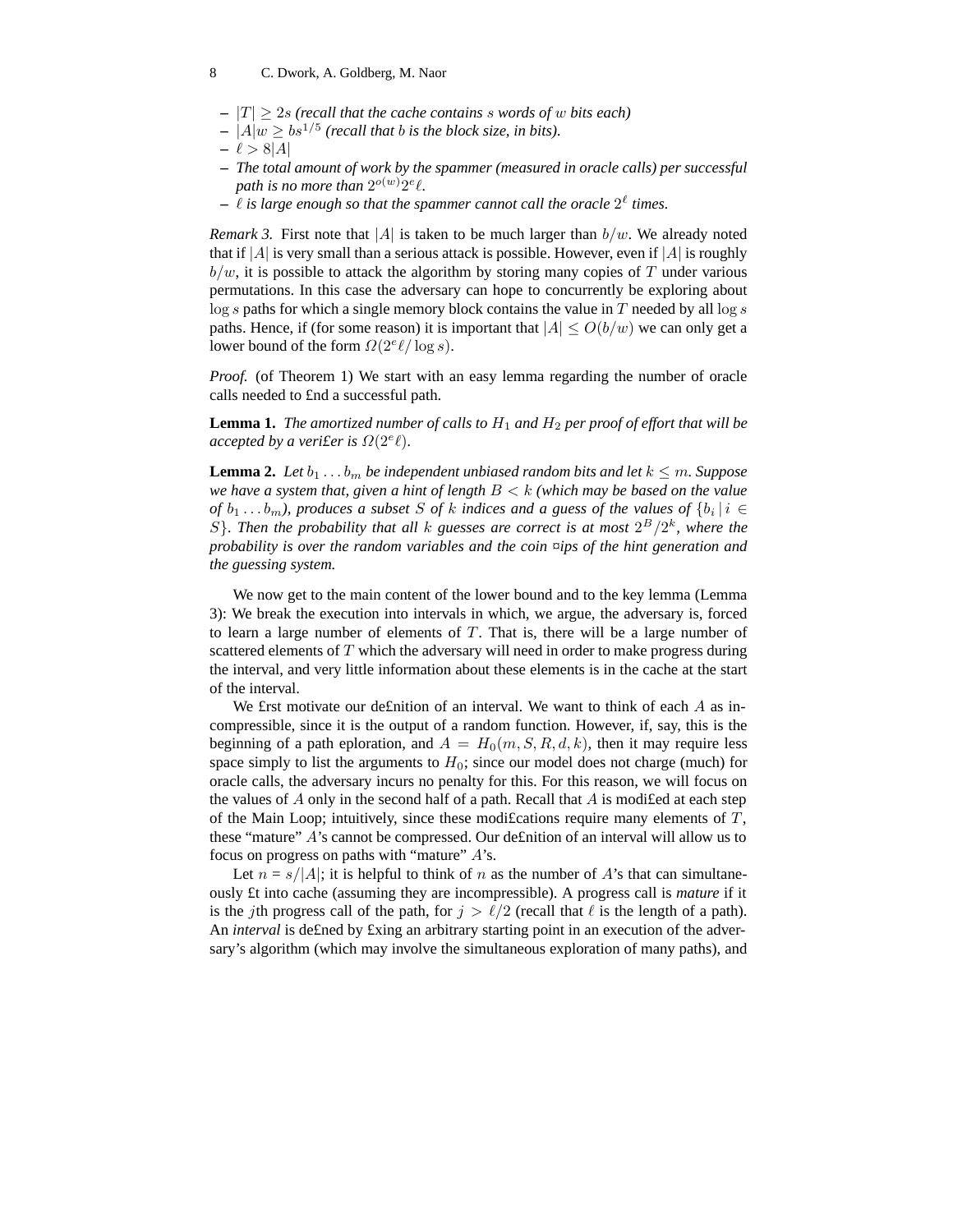running the execution until  $8n$  mature progress calls (spread over any number of paths) have been made to oracle  $H_1$ .

**Lemma 3.** The average number of memory accesses made during an interval is  $\Omega(n)$ , *where the average is taken over the choice of* T*, the responses of the random oracles, and the random choices made by the adversary.*

It is an easy consequence of this lemma that the amortized number of memory accesses to £nd a successful path is  $\Omega(2^e\ell)$ . This is true since by Lemma 1, success requires an expected  $\Omega(2^e\ell)$  mature progress calls to  $H_1$ , and the number of intervals is the total number of mature progress calls to  $H_1$  during the execution, divided by 8n, which is  $\Omega(2^e\ell/n)$ . (Note that we have made no attempt to optimize the constants involved.)

*Proof.* (of Lemma 3) Intuitively, the spammer's problem is that of *asymmetric communication complexity* between memory and the cache. Only the cache has access to the functions  $H_1$  and  $H_2$  (the arguments must be brought into cache in order to carry out the function calls). The goal of the (spammer's) cache is to perform *any* 8n mature progress calls. Since by de£nition the progress calls to  $H_1$  are calls in which the arguments have not previously been given to  $H_1$  in the current execution, we can assume the values of  $H_1$ 's responses on these calls are uniform over  $\{1, \ldots, |T|\}$  given all the information currently in the system (memory and cache contents and queries made so far). The cache must tell the memory which blocks are needed for the subsequent call to  $H_2$ . Let  $\beta$  be the average number of blocks sent by the main memory to the cache during an interval, and we assume for the sake of contradiction that  $\beta = o(n)$  (the lemma asserts that  $\beta = \Omega(n)$ ). We know that the cache sends the memory  $\beta \log m$ bits to specify the block numbers (which is by assumption  $o(n \log m)$  bits), and gets in return  $\beta b$  bits altogether from the memory. The key to the lemma is, intuitively, that the relatively few possibilities in requesting blocks by the cache imply that many different elements of T indicated by the indices returned by the  $8n$  mature calls to  $H_1$  have to be stored in the same set of blocks. We will argue that this implies that a larger than s part of T can be reconstructed from the cache contents alone, which is a contradiction given the randomness of T.

We now proceed more formally. Lemma 3 will follow from a sequence of claims. The £rst is that there are many entries of  $T$  for which many possible values are consistent with the cache contents at the beginning of the interval. That is,  $T$  is largely unexplored from the cache's point of view. The proof is based on Sauer's Lemma (see [6])

*Claim 1. There exist*  $\gamma$ ,  $\delta > 1/2$  *such that: given the cache contents at the beginning of* the interval, it is expected that there exists a subset of the entries of T, called T', of size  $a$  *t* least  $\delta |T|$  such that for each entry  $i$  in  $T'$  there is a set  $S_i$  of  $2^{\gamma w}$  possible values for  $T[i]$  *and all the*  $S_i$ *'s are mutually consistent with the cache contents.* 

From now on we assume that we have cache content consistent with a large number of possibilities for  $T'$  as in the claim and use this cache con£guration to show that it is possible to extract many entries of  $T'$ .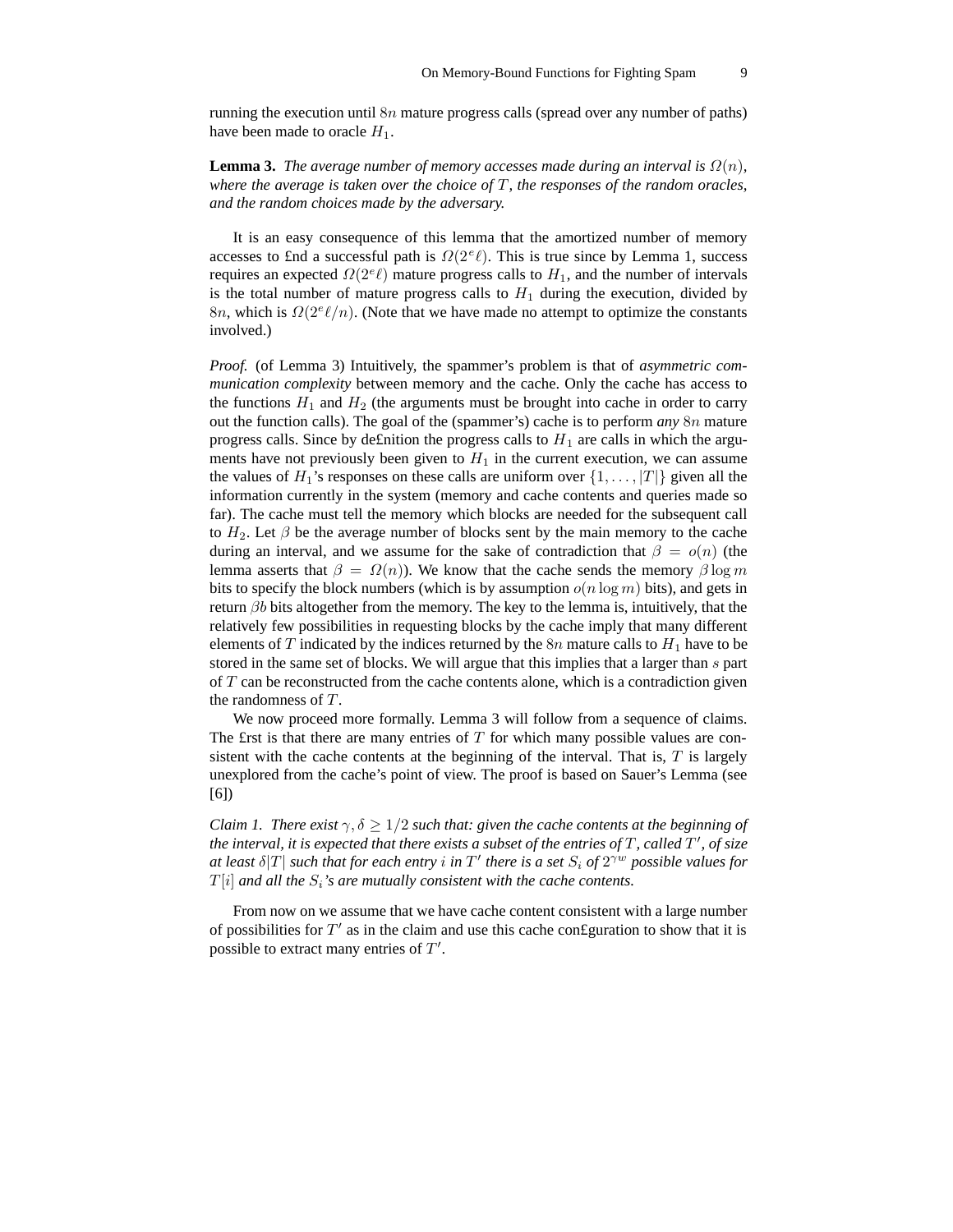*Claim* 2. If the number  $\beta$  of memory accesses is  $o(n)$ , then the number of different *paths on which a mature progress call is made during an interval is at most* 3n*.*

It therefore follows that in a typical interval there are at least  $8n - 3n = 5n$  pairs of consecutive mature progress calls to  $H_1$  on a common path. Thus, for example, one path may experience  $5n + 1$  mature progress calls, or each of n paths may experience at least 6 mature progress calls, or something in between. Each such pair of calls to  $H_1$ is separated by a call to  $H_2$  which requires the contents of the location of T specified by the £rst  $H_1$  call in the pair. It is these interstitial calls to  $H_2$  that are of interest to us: because their preceding calls to  $H_1$  first occur during the interval, and  $H_1$  is random, it cannot be known at the start of the interval which elements of  $T$  will be needed as arguments to these calls to  $H_2$ . Intuitively, the adversary *must* go to main memory to £nd an expected  $(|T| - s)/|T| > 1/2$  of them.

Consider the set of 8n-tuples over  $\{1, \ldots, |T|\}$  as the set of possible answers  $H_1$ returns on the mature progress calls in the interval; there are  $|T|^{8n}$  such tuples. Fix all other random choices: the value of T, the previous calls to  $H_1$  and  $H_2$  and the random tape of the spammer). The spammer's behavior in an interval is now determined solely by this 8n-tuple. If the spammer can defeat our algorithm, then, for some £xed  $\epsilon > 0$ , the spammer completes the interval retrieving at most 2 $\beta$  blocks with at least  $\epsilon$ probability, over the choice of 8n-tuple. Call these tuples the *good* ones. By Markov's inequality, for at least half of these good 8n-tuples the spammer retrieves at least  $\beta$ blocks. We £rst claim that in most of those tuples the spammer goes frequently into  $H_2$ with values  $T[i]$  where  $i \in T'$ .

*Claim* 3. Let  $T'$  be any subset of the entries of  $T$  of size at least  $\delta n$ . Consider the set *of* good 8n-tuples over  $\{1, \ldots, |T|\}$  *as the set of possible answers*  $H_1$ . Then except for *at most an exponential in* n *fraction of them the spammer must use an entry in* T 0 *for a call to at* H<sup>2</sup> *least* n *times during an interval.*

*Claim 4. Suppose that we have subset* X *of size* x *of entries in* T*. Then the probability over*  $H_1$  *that a* 8n-tuple contains more than  $n/2$  entries in  $X$  is at most  $(2^8x/|T|)^{n/2}$ .

*Claim 5. Suppose that we have a collection of good* 8n*-tuples and we want to cover at least* x *values in* T <sup>0</sup> *using only a few members of the collection, say* 2x/n *(assume that the collection is at least that large). If this is impossible then there is a set*  $X \subset T'$  *of size* x *such that* every *member of the collection has at least* n/2 *entries in* X*.*

The idea for deriving the contradiction to the fact that only  $\beta = o(n)$  blocks are brought from memory to cache is that there should be many good  $8n$ -tuples that share the same set of blocks (that is, by retrieving one set of blocks all elements appearing in many good  $8n$ -tuples can be reconstructed in the cache). In fact, since the memory size is m, a  $1/{m \choose 2\beta}$  fraction of them share the same set of blocks (the factor of 2 comes from the de£nition of a good 8n-tuple). Consider such a collection and suppose that there are  $2x/n$  tuples in this collection whose union covers x entries in T'. Then the "memory" can use these  $2x/n$  tuples to transfer the value of x entries in T' by sending the  $2\beta b$ bits describing the content of the common blocks and in addition for each tuple in the cover: (1) Specifying the  $8n$ -tuple: this takes  $8n \log |T|$  bits; (2) Specifying which calls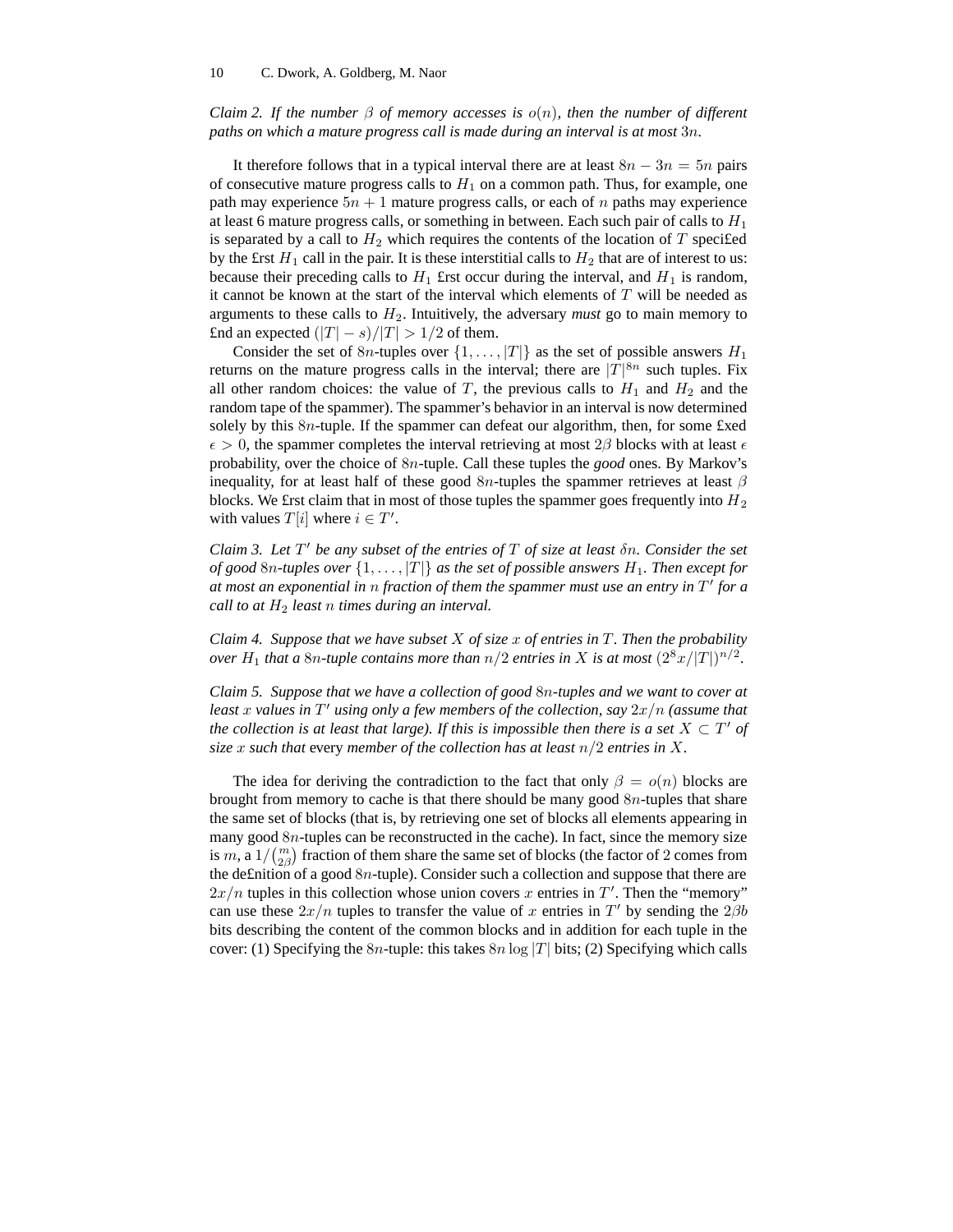to  $H_2$  in the execution have the correct parameters (there may be some "bogus" calls to  $H_2$  in which the wrong values for elements of  $T$  are used as parameters). If the interval contains z calls to  $H_2$  then this takes  $\log {z \choose n/2}$  bits which is  $O(n \log z)$ .

So altogether it suffices for  $2\beta b + 16x \log |T| + 2x \log z$  bits to be sent from the memory to the cache. In return, the cache learns  $\gamma w$  bits for each of x entries in  $T'$ , or  $x\gamma w$  bits altogether. To derive the contradiction, since w was taken to be much larger than  $\log |T|$  and  $2^{w/2}$  much larger than the amortized number of oracle calls per interval,  $\log z$  is much smaller than w and we only have to worry about the 2 $\beta b$  term.

Assume that  $\beta \leq 1/20n = s/20|A|$  and, for simplicity that m, the memory size is  $|T|^2$  (recall that in our model m is polynomial in s, and in our theorem  $|T| = \Theta(s)$ ). Set  $x = 4\beta b/w$ . Of all good tuples, pick the largest collection agreeing with a set of  $\beta$ blocks, *i.e.*, consisting of at least a  $1/\binom{T^2}{\beta}$  $\binom{n}{\beta}$  fraction of the good tuples. We now claim that this collection has  $2x/n$  8n-tuples whose union is of size at least x (this will be suf£cient for a contradiction).

Suppose that this is not the case and the  $2x/n$  tuples covering x do not exist. Then as we have seen above in Claim 5 there is a set  $X$  of size  $x$  where each tuple in the collection has at least  $n/2$  entries in X. But we know from Claim 4 that the fraction (among all tuples) of such a collection can be at most  $(2^8x/|T|)^{n/2}$ . Taking into account  $\epsilon$  (the faction of all tuples that are good) we must compare  $((2^{8}x/|T|)^{n/2})(1/\epsilon)$  to  $1/\binom{T^2}{2\alpha}$  $\binom{T^2}{2\beta}$ and if the latter is larger we know that the collection is too large to be compressed into X. For simplicity take  $\epsilon = 1$ . Indeed

$$
\frac{(2^8x/|T|)^{n/2}}{\binom{T^2}{2\beta}} = \frac{(2^8x)^{n/2}}{T^{n/2-4\beta}}
$$

taking logs we get that we need to compare  $\log 2^8 x$  and

$$
(\log T)\frac{n-4\beta}{n} = (\log T)\frac{s/|A| - 4s/20|A|}{s/|A|} = (\log T)\frac{4}{5}.
$$

But since  $x = 4\beta b/w = 4sb/(20|A|w)$  and  $|A| \geq s^{1/5}b/w$  we get that  $x \leq 1/5s^{4/5}$ and indeed  $8 + \log x$  is smaller than  $4/5 \log |T|$ .

This concludes the proofs of Lemma 3 and Theorem 1

### **6 A Concrete Proposal**

In this section we describe a concrete implementation of the abstract algorithm of Section 5, which we call Algorithm MBound. As in the abstract algorithm, our function involves a large *£xed forever* array T, now of  $2^{22}$  truly random 32-bit integers<sup>10</sup>. In terms of the parameters of Section 5, we have  $|T| = 2^{22}$  and  $w = 32$ . This array requires 16 MB and dominates the space needs of our memory-bound function, which requires less than 18 MB total space.<sup>11</sup> The algorithm requires in addition a £xed-forever truly

<sup>&</sup>lt;sup>10</sup> 'Fixed forever' means £xed until new machines have bigger caches, in which case the function must be updated.

 $11$  To send mail, a machine must be able to handle a program of this size.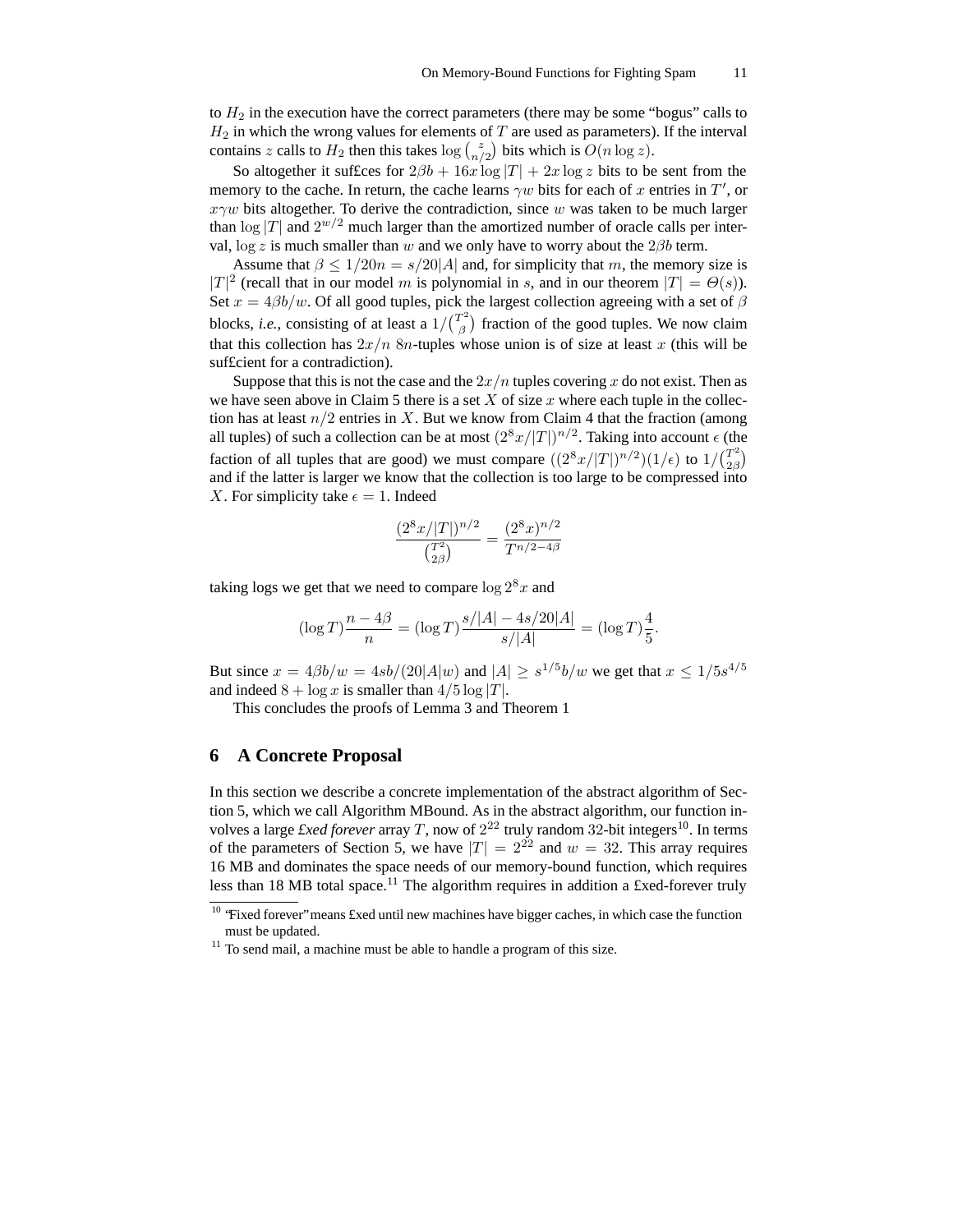random array  $A_0$  containing 256 32-bit words.  $A_0$  is used in the definition of  $H_0$ . Note that  $A_0$  is incompressible.

#### **6.1 Description of MBound**

Our proposal was inspired by the (alleged) RC4 pseudo-random generator (see, *e.g.*, the descriptions of RC4 in [16, 23, 24]).

*Description of*  $H_0$ . Recall that we have a £xed-forever array  $A_0$  of 256 truly random 32-bit words. At the start of the kth trial, we compute  $A = H_0(m, S, R, d, k)$  by £rst computing (using strong cryptography) a 256-word mask and then XORing  $A_0$  together with the mask. Here is one way to define  $H_0$ :

- 1. Let  $\alpha_k = h(m, S, R, d, k)$  ( $|\alpha_k| = 128$ ), for a cryptographically strong hash function  $h$  such as, say, SHA-1.
- 2. Let  $\eta(\alpha_k)$  be the 2<sup>13</sup>-bit string obtained by *concatenating* the 2<sup>7</sup>-bit  $\alpha_k$  with itself  $2^6$  times<sup>12</sup>. Treating the array A as a  $2^{13}$ -bit string (by concatenating its entries in row-major order), we let  $A = A_0 \oplus \eta(\alpha_k)$ . Note that, unlike in the case of RC4, our array A is *not* a permutation of elements {1, 2, . . . , 256}, and its entries are 32 bits, rather than 8 bits.

We initialize c, the *current* location in  $T$ , to be the last 22 bits of  $A$  (when  $A$  is viewed as a bit string). In the sequel, whenever we say  $A[i]$  we mean  $A[i \bmod 2^8]$ ; similarly, by  $T[c]$  we mean  $T[c \mod 2^{22}]$ .

The path in a generic trial is given by:

Initialize Indices:  $i = 0; j = 0$ Walk for  $\ell$  steps ( $\ell$  is the path length):  $i = i + 1$  $j = j + A[i]$  $A[i] = A[i] + T[c]$  $A[i] = RightCyclicShift(A[i], 11)$  (shift forces all 32 bits into play)  $Swap(A[i], A[j])$  $c = T[c] \oplus A[A[i] + A[j]]$ 

Success occurs if the last  $e$  bits of  $h(A)$  are all 0. In the last line, the hash function  $h$  can again be SHA-1. It is applied to  $A$ , treated as a bit string.

The principal difference with the RC4 pseudo-random generator is in the use of  $T$ : bits from T are fed into MBound's pseudo-random generation procedure, both in the modi $\text{\textsterling}$  cation of A and in the updating of  $c$ .

In terms of the abstract function, we can tease our proposal apart to obtain, *roughly*:

<sup>&</sup>lt;sup>12</sup> The reason we concatenate the string in order to generate  $\eta(\alpha_k)$ , rather than generate a cryptographically strong string of length  $2^{13}$  is to save CPU cycles - this is an operation that is done many times and if each bit of  $\eta(\alpha_k)$  is strong it could make the scheme CPU bound.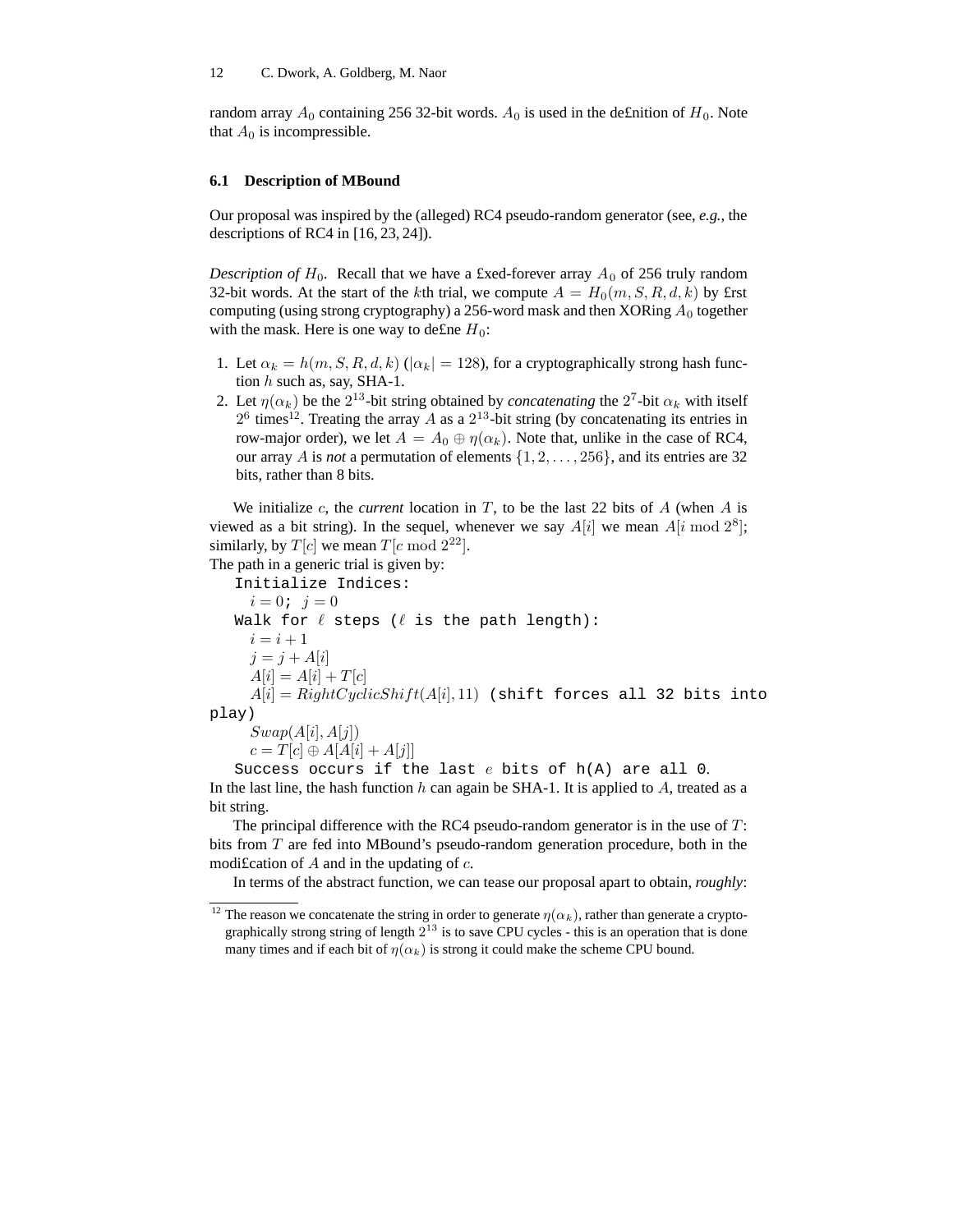*Description of*  $H_1$  *(updates c, leaves A unchanged).* The function  $H_1$  is essentially

 $i = i + 1$  $j = j + A[i]$  $v = A[i] + T[c]$  (*v* is a temporary variable)  $v = RightCyclicShift(v, 11)$  $c = T[c] \oplus A[A[j] + v]$ 

*Description of*  $H_2$  *(updates A).*  $A[i] = A[i] + T[c]$  $A[i] = RightCyclicShift(A[i], 11)$  $Swap(A[i], A[j])$ 

*Description of*  $H_3$ . The hash function  $H_3(A)$  is simply some cryptographically strong hash function with 128 bits of output, such as SHA-1.

This all but completes the description of Algorithm MBound and its connection to our abstract function; it remains to choose the parameters.

#### **6.2 Parameters for MBound**

We can de£ne the computational puzzle solved by the sender as follows.

- **Input.** A message m, a sender's alias S, a receiver's alias R, a time t, the table T and the auxiliary table  $A_0$ .
- **Output.**  $m, S, R, d, i$  and  $\alpha$  such that  $1 \leq i \leq 2e$  and the *i*th path (that is, the path with trial number  $k = i$ ), is successful and  $\alpha$  is the result of hashing the final value of A in the successful path.

If  $i > 2^{2e}$ , the receiver rejects the message (with overwhelming probability one of the £rst  $2^{2e}$  trials should be successful).

To be specific in the following analysis, we make several assumptions. These assumptions are reasonable for current technology, and our analysis is sufficiently robust to tolerate substantial changes in many of these parameters. Let  $P$  be the desired expected time for computing the proof of effort and let  $\tau$  be the memory latency. We assume that P is 10 seconds and  $\tau$  is .2 microseconds. We also assume that the maximum size of the fast cache is 8 MB and that cache lines (memory blocks) are 64 bytes wide (so blocks contain  $b = 512$  bits).

The output conditions ensure that for a random starting point, the probability of a successful output is  $1/2^e$ . The expected number of walks to be checked is  $2^e$ . Therefore the expected value of  $P$  is

$$
E[P] = 2^e \cdot \ell \cdot \tau.
$$

The cost of verification by the receiver is essentially  $\ell$  cache misses, by following the right path. (In Section 8 we discuss how to reduce or eliminate these cache misses.)

We have not yet set the values for  $e$  and  $\ell$ . Choosing one of these parameters forces the value of the other one. Consider the choice of  $e$ : one possibility might be to make e very large, and the paths short, say, even of length 1. This would make veri£cation extremely cheap. However, while the good sender will explore the paths sequentially,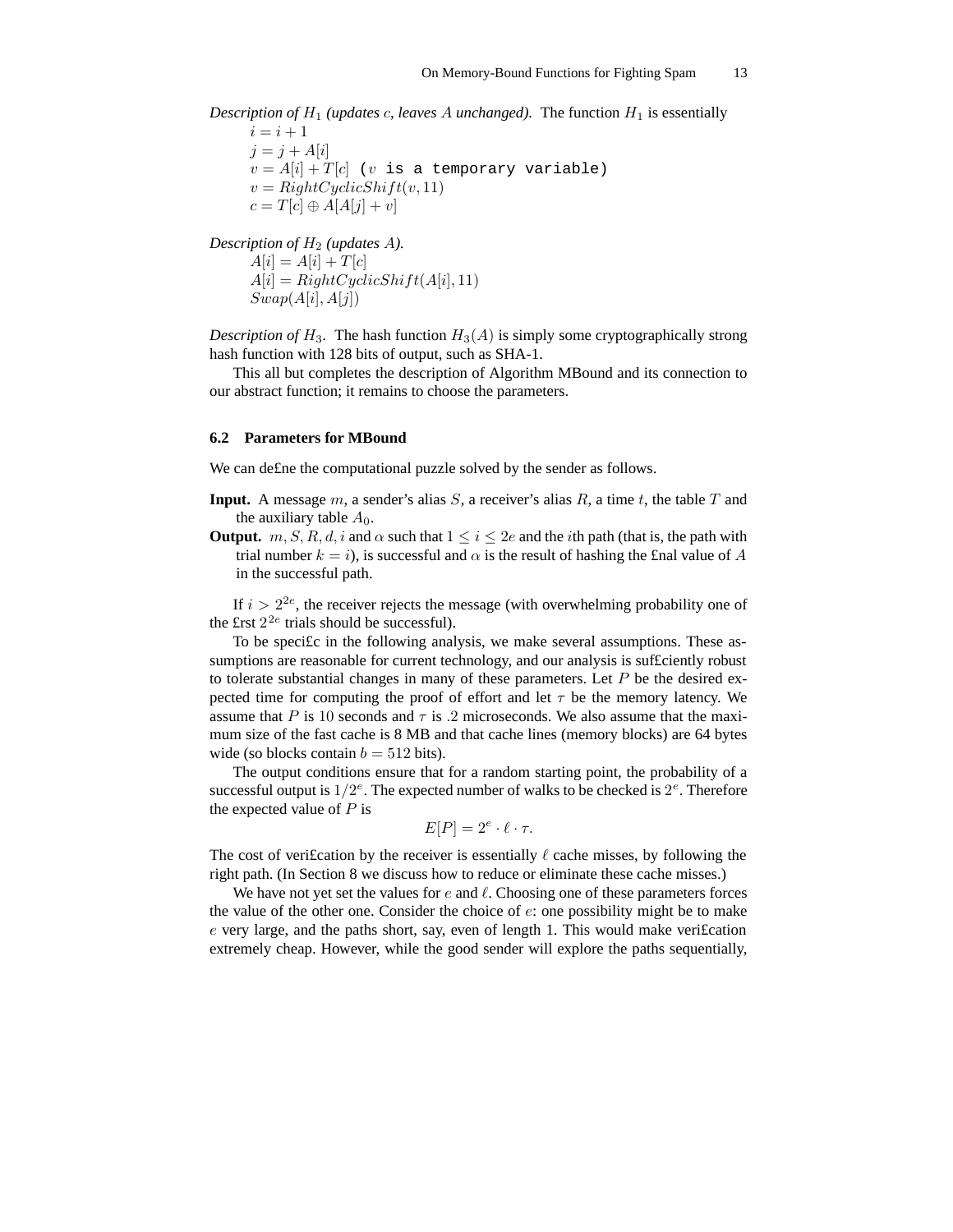a cheating sender may try several paths in parallel, hoping to exploit locality by batching several accesses to  $T$ , one from each of these parallel explorations. In addition,  $\vec{A}$ changes slowly, and to get to the point in which many "mature" values of A cannot be compressed requires that many entries of A have been modi£ed. For our concrete proposal, therefore, we let  $\ell = 2048$ . Then  $2^e = P/\ell\tau = 10/(2048 * 2 * 10^{-7}) \approx 24,414$ .

# **7 Experimental Results**

In this section we describe several experiments aimed at establishing practicality of our approach and verifying it experimentally. First we compare our memory-bound function performance to that of the CPU-intensive HashCash function [18] on a variety of computer architectures. We con£rm that the memory-bound function performance is signi£cantly more platform-independent. We also measure the solution-to-veri£cation time ratio of our function. Then we run simulations showing how the number of cache misses during the execution of our memory-bound function depends on the cache size and the cache replacement strategy. We observe that even if an adversary knows future accesses, this does not help much unless the cache size is close to the size of  $T$ . Finally, we study how the running time depends on the size of the big array T.

### **7.1 Different Architectures**

| name                 | class       | model                                             |                                    | processor CPU clock | <b>OS</b>        |
|----------------------|-------------|---------------------------------------------------|------------------------------------|---------------------|------------------|
| P <sub>4</sub> -3060 | workstation | DELL XW8000                                       | Intel Pentium 4 3.06 Ghz           |                     | Linux            |
| P <sub>4</sub> -2000 | desktop     | Compaq Evo W6000                                  | Intel Pentium 4 2.0 Ghz            |                     | Windows XP       |
| P3-1200              | laptop      | DELL Latitude C610                                | Intel Pentium $3M$ 1.2 Ghz         |                     | Windows XP       |
| P3-1000              | desktop     | Compaq DeskPro EN                                 | Intel Pentium 3 1.0 Mhz Windows XP |                     |                  |
| Mac-1000 desktop     |             | Power Mac G4                                      | PowerPC G4 1000 Mhz                |                     | OSX <sup>1</sup> |
| P3-933               | desktop     | DELL Dimension 4100                               | Intel Pentium 3 933 Mhz            |                     | Linux            |
| SUN-900 server       |             | SUN Ultra 60                                      | UlraSPARC III+ 900 Mhz             |                     | Solaris          |
| SUN-450 server       |             | SUN Ultra 60                                      | UlraSPARC II 450 Mhz               |                     | Solaris          |
| $P2-266$             | laptop      | Compaq Armada 7800                                | Intel Pentium 2 266 Mhz            |                     | Windows 98       |
| $S-233$              | settop      | GCT-AllWell STB3036N Nat. Semi. Geode GX1 233 Mhz |                                    |                     | Linux            |

**Table 1.** Computational Platforms, sorted by CPU speed.

We conducted tests on a variety of platforms, summarized in Table 1. These platforms vary from the popular Pentium 3 and Pentium 4 systems and a Macintosh G4 to SUN servers with large caches. We even tested our codes on a settop box, which is an example of a low-power device. The P2-266 laptop is an example of a "legacy" machine and is representative of a low-end machine among those widely used for e-mail today (that is, in 2003). Table 2 gives sizes of the relevant components of the memory hierarchy, including L2 cache size, L2 cache line size, and memory size. With one exception, all machines have two levels of cache and memory. The exception is the Macintosh, which has a 2 MB off-chip L3 cache in addition to the 256 KB on-chip L2 cache.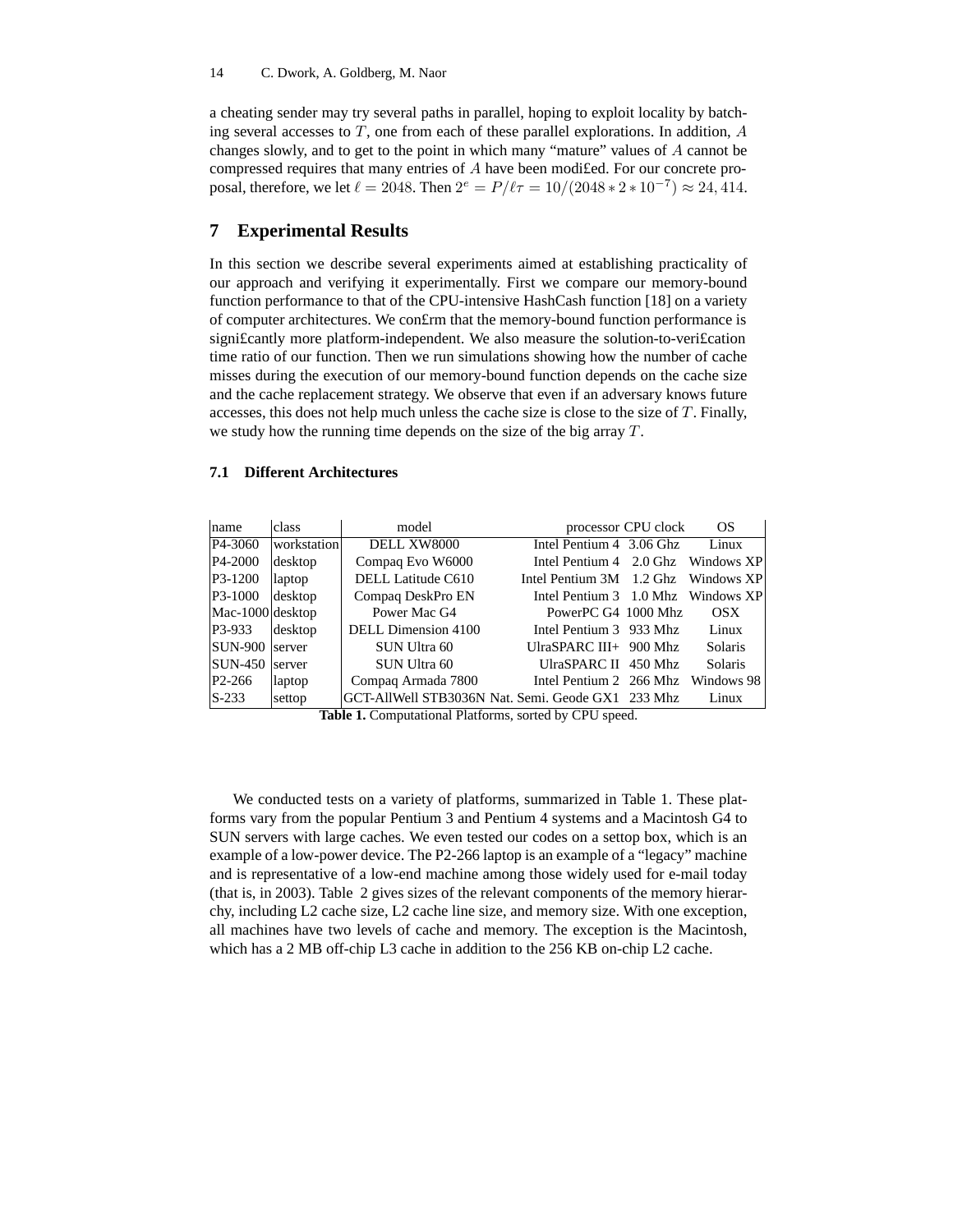|                            |        | machine L2 cache L2 line memory |                 |  |  |  |
|----------------------------|--------|---------------------------------|-----------------|--|--|--|
| P4-3060                    |        | 256 KB 128 bytes                | 4 GB            |  |  |  |
| P4-2000                    |        | 256 KB 128 bytes 512 MB         |                 |  |  |  |
| P3-1200                    | 256 KB | 64 bytes 512 MB                 |                 |  |  |  |
| P3-1000                    | 256 KB | 64 bytes 512 MB                 |                 |  |  |  |
| P3-933                     | 256 KB | 64 bytes 512 MB                 |                 |  |  |  |
| Mac-1000                   | 256 KB | 64 bytes 512 MB                 |                 |  |  |  |
| <b>SUN-900</b>             | 8 MB   |                                 | 64 bytes 8 Gb   |  |  |  |
| <b>SUN-450</b>             | 8 MB   | 64 bytes 1 Gb                   |                 |  |  |  |
| P <sub>2</sub> -266        | 512 KB | 32 bytes 96 MB                  |                 |  |  |  |
| $S-233$                    | 16 KB  |                                 | 16 bytes 128 MB |  |  |  |
| Table 2. Memory hierarchy. |        |                                 |                 |  |  |  |

### **7.2 Memory- vs. CPU-Bound**

|                      | machine HashCash MBound |  |
|----------------------|-------------------------|--|
| name                 | timeltime sol./ver.     |  |
| P <sub>4</sub> -3060 | 1.00 1.01 2.32 E4       |  |
| P <sub>4</sub> -2000 | 1.91 1.33 1.65 E4       |  |
| P3-1200              | 2.211.00 2.55 E4        |  |
| P3-1000              | 2.67 1.06 2.48 E4       |  |
| Mac-1000             | 1.86 1.96 2.61 E4       |  |
| P <sub>3</sub> -933  | 2.15 1.06 2.51 E4       |  |
| <b>SUN-900</b>       | 1.82 2.24 2.50 E4       |  |
| <b>SUN-450</b>       | 5.33 2.94 2.02 E4       |  |
| P <sub>2</sub> -266  | 10.17 2.67 1.84 E4      |  |
| $S-233$              | 43.20 4.62 1.50 E4      |  |

**Table 3.** Program timings. Times are averages over 20 runs, measured in units of the smallest average. For HashCash, the smallest average is 4.44 sec.; for MBound, it is 9.15 sec.%.

The motivation behind memory-bound functions is that their performance is less dependent on processor speed than is the case for CPU-bound functions. Our £rst set of experiments compares an implementation of our memory-bound function, *MBound*, to our implementation of *HashCash* [18]. HachCash repeatedly appends a trial number to the message and hashes the resulting string, until the output ends in a certain number zero bits (22 in our experiments). For MBound, with its slower iteration time, we set the required number of zero bits to 15.

Table 3 gives running times for HashCash and MBound, normalized by the fastest machine time. Note that HashCash times are closely correlated with processor speed. Running times for MBound show less variation. The difference between the P2-266 laptop and the fastest machine used in our tests for HashCash is a factor of 10.17, while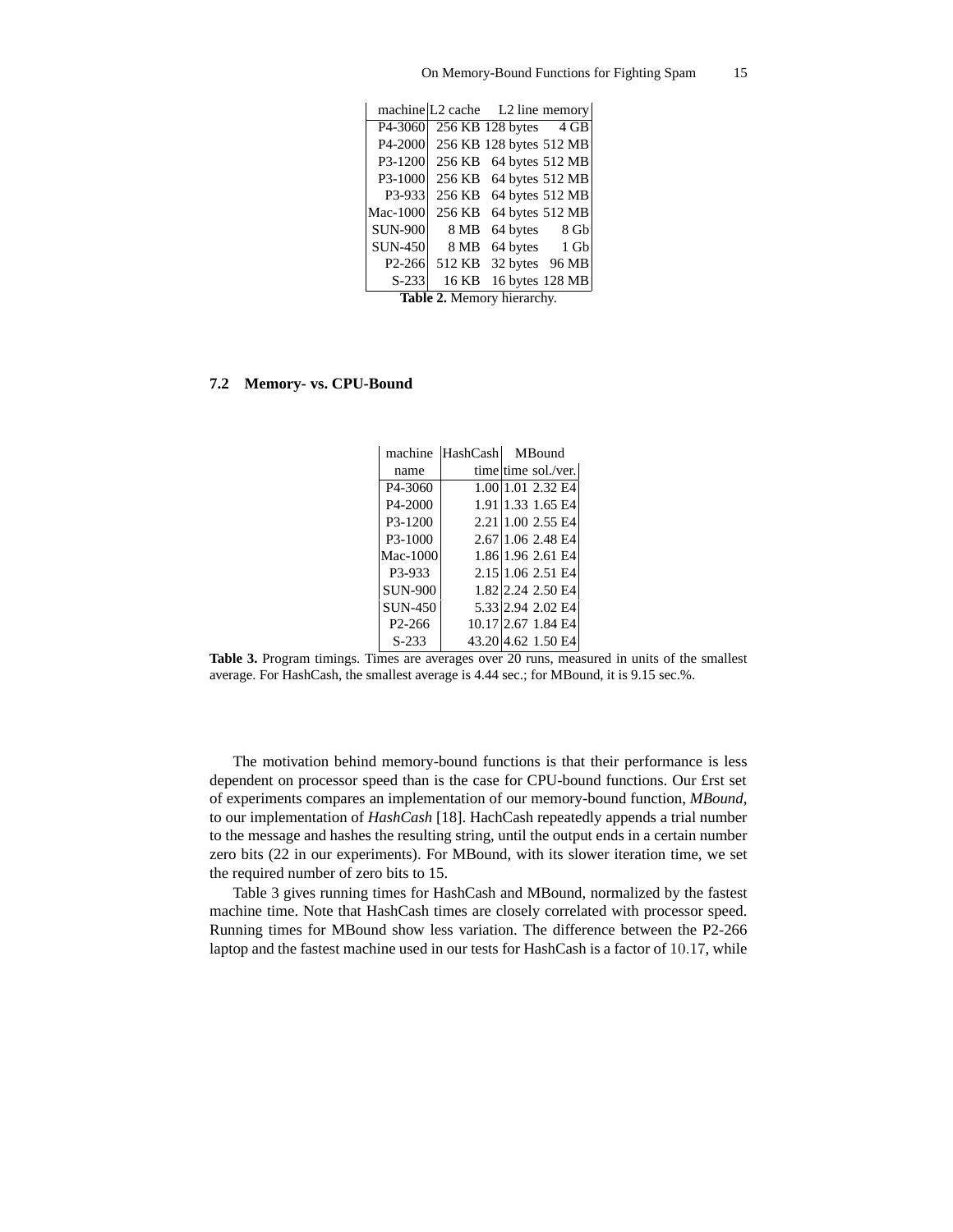the difference for MBound is only a factor of 2.67. The HashCash vs. MBound gap is even larger for the S-233 settop box.<sup>13</sup>

Modern Pentium-based machines perform well in memory-bound computations. The Macintosh does not do so well; we believe that this is due to its poor handling of the translation lookahead buffer (TLB) misses. SUN servers do poorly in spite of their large caches. This is due to their poor handling of TLB misses and the penalty for their ability of handle large memories.

# **8 Freeing the Receiver from Accessing** T

Since the spam-protected receiver will sometimes act also as an e-mail sender, he will have access to the array  $T$ . However, we would like receiving mail not to have to involve accessing  $T$  at all. For example, one might wish to be able to receive mail on a cell phone. In this section we explore the possibility that the sender adds some information to its message that will permit the receiver to ef£ciently verify the proof of effort with no accesses to T. Of course, the *conceptually* simplest method for freeing R from accessing T is for the creator of T to sign all the elements of T (more precisely, the signature is on the pair  $(c, T[c])$ , to disallow permuting the table). However, this requires too much storage at the sender, even using the signature scheme yielding the shortest signatures [8].

*Compressed RSA Signatures.* Here we use properties of the RSA scheme previously exploited in the literature [13, 12]. Let  $(N, e)$  be the public key of an RSA signature scheme chosen by the creator of  $T^{14}$ . Let F be a function mapping pairs  $(c, T[c])$  into  $Z_N^*$ , that is, a mapping from  $32 + 22 = 54$ -bit strings into  $Z_N^*$ . In our analysis we will model F as a random oracle. For all  $1 \leq c \leq |T|$  let  $v_c = F(c, T[c])$  and let  $w_c = v_c^{1/e} \mod N$ . Thus,  $v_c$  is a hash of the pair  $(c, T[c])$  and  $w_c$  is a signature on the string  $v_c$ .

The sender's protocol contains, in addition to  $T$ , the public modulus  $N$ , the description of F, and the  $w_c$ 's. The receiver's protocol uses only the description of F and the public key  $(N, e)$ , together with a description of the sender's path exploration algorithm (minus the array  $T$  itself).

Let the sender's successful path be the sequence  $c_1, c_2, \ldots c_\ell$  of locations in T. The proof of effort contains two parts:

- 1.  $T[c_1], T[c_2], \ldots, T[c_\ell]$ , (a total of about 4 KB), and
- 2.  $w = \prod_{i=1}^{\ell} w_{c_i} \bmod N$  (about 1 KB).

Note that there is no need to include the indices  $c_1, \ldots, c_\ell$  in the £rst part, as these are implicit from the algorithm. Similarly, there is no need to send the  $v_c$ 's, since these are implicit from F and the  $(c_i, T[c_i])$  pairs. Let  $t_1, \ldots, t_\ell$  be the £rst part of the proof, and

<sup>&</sup>lt;sup>13</sup> Note that S-233 is a special-purpose device and code produced by the C compiler may be poorly optimized of the processor. This may be one of the reasons why this machine was so slow in our tests.

<sup>&</sup>lt;sup>14</sup> The signing key  $d$  is a valuable secret!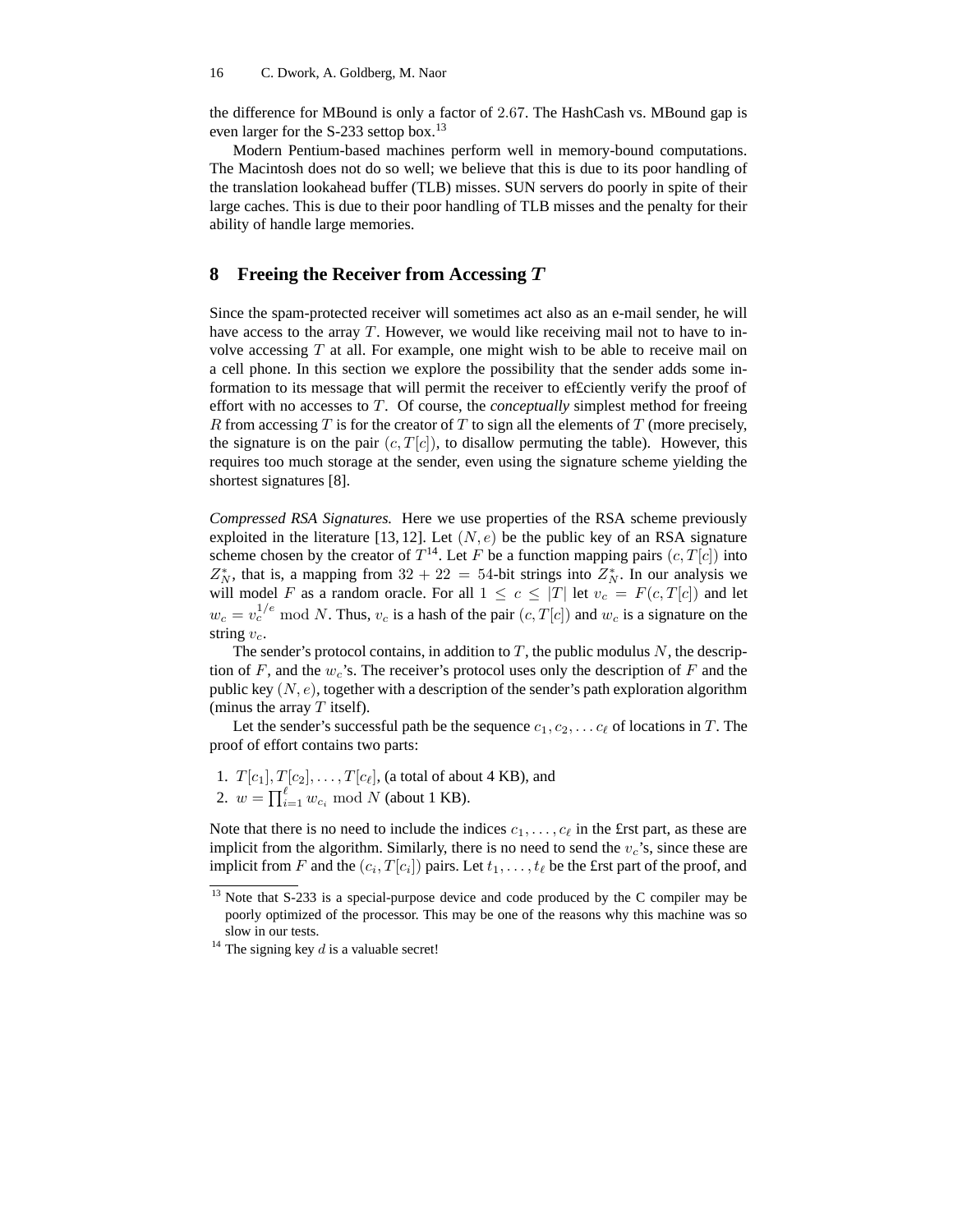w the second part (each  $t_i$  is *supposed* to be  $T[c_i]$ , but the veri£er cannot yet be certain this is the case). The proof is checked as follows.

1. Compute  $v'_{c_1}, v'_{c_2}, \ldots v'_{c_\ell}$ , where  $v'_{c_i} = F(c_i, t_i)$ . 2. Check whether  $w^e = \prod_{i=1}^{\ell} v_{c_i}$  mod N.

The security of the scheme rests on the fact that it is possible to translate a forged signature on

$$
(c_1,T[c_1]),\ldots (c_{\ell},T[c_{\ell}])
$$

into an inversion of the RSA function on a speci£c instance. This is summarized as follows:

**Theorem 2.** *If* F *is a random oracle, then any adversary attempting to produce a set of* claimed *values*

$$
T[c_1], T[c_2], \ldots T[c_\ell]
$$

*that is false yet acceptable to the receiver can be translated into an adversary for breaking RSA* with the same run time and probability of success *(to preserve probability of success* we need that  $e$  *be a* prime larger than  $\ell$ ).

Although transmission costs are low, the drawback of the compressed RSA scheme is again the additional storage requirements for the sender: each  $w_c$  is at least 1,000 bits (note, however, that these extra values are not needed until after a successful path has been found). This extra storage requirement might discourage a user from embracing the scheme. We address this next.

*Storage-Optimized Compressed RSA.* We optimize storage with the following storage / communication / computation tradeoff: Think of T as an  $a \times b$  matrix where  $a \cdot b =$ |T|; the amount of extra communication will be a elements of T. The amount of extra storage required by the sender will be b signatures.

At a high level, given a path using values  $T[c_1], T[c_2], \ldots, T[c_\ell]$ , values in the same row of  $T$  will be veri£ed together as in the compressed RSA scheme. The communication costs will therefore be at most  $\alpha$  elements, one per row of  $T$ . However, as we will see below, *there* is *no need* to *store the*  $w_c$ 's *explicitly*. Instead, we can get away with storing a relatively small number of signatures (one per column), from which it will be possible to efficiently reconstruct the  $w_c$  values as needed.

Instead of a single exponent e, both sending and receiving programs will contain a (common) list of primes  $e_1, e_2, \dots e_a$ . For  $1 \le i \le a$ ,  $e_i$  is used for verifying elements of row i of the table. Although we don't need to store the  $w_c$  values explicitly, for elements  $v_c$  appearing in row i we define  $w_c = v_c^{1/e_i} \mod N$ .

The compressed RSA scheme is applied to the entries in each row independently. It only remains to describe how the needed  $w_c$  values are constructed on the  $\alpha y$ .

The b "signatures", one per column, used in the sending program are computed by the creator as follows. For each column  $1 \leq j \leq b$ , the value for column j is  $u_j =$  $\prod_{i=1}^{a} w_{c_{j_i}}$  mod N. Here,  $c_{j_i}$  is the index of the element  $T[i, j]$ , when T is viewed as a matrix rather than as an array (that is, assuming row-major order,  $c_{j_i} = (i-1)a+j-1$ ).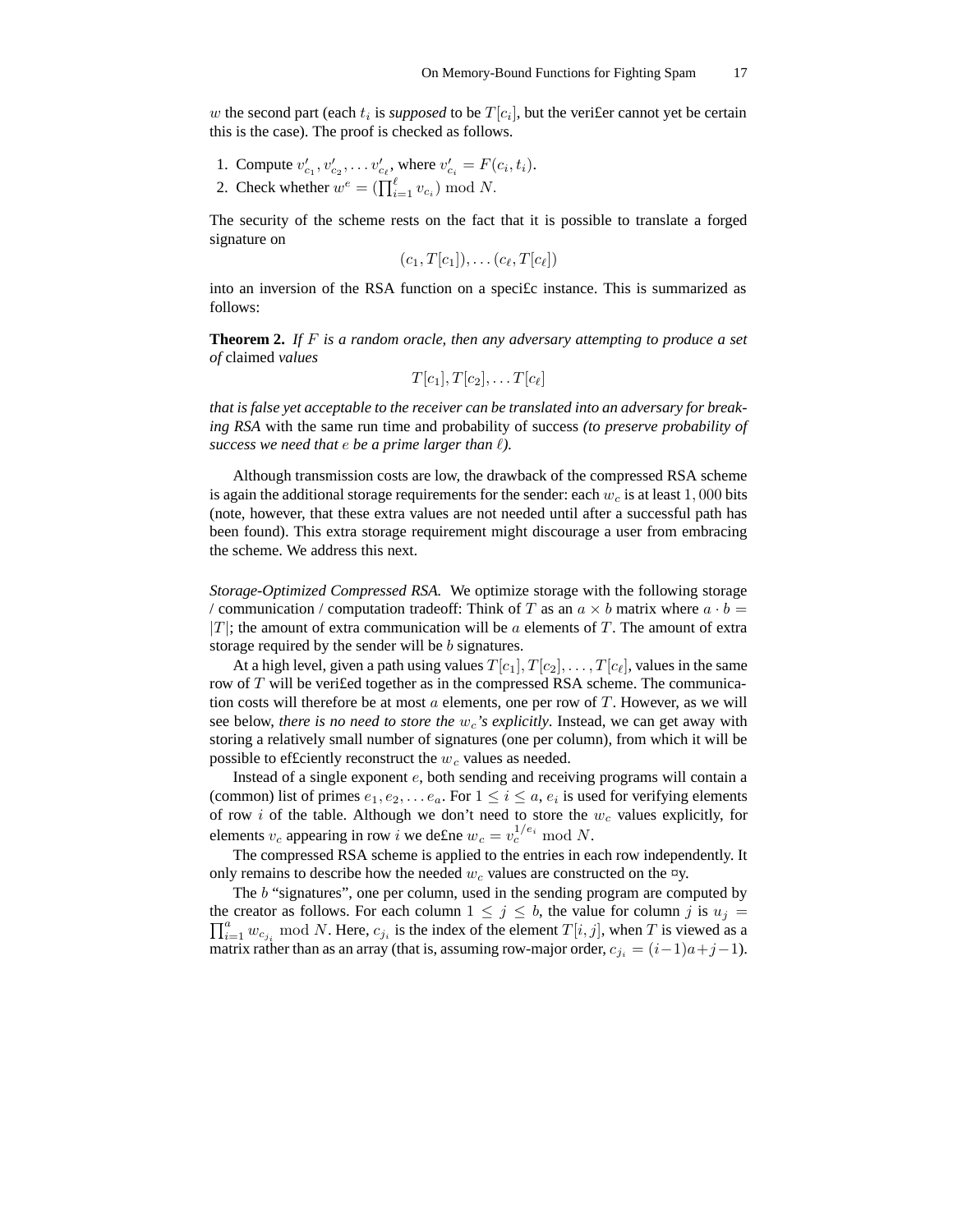Thus,  $v_{c_{j_i}} = T[(i-1)a+j-1]$  and  $w_{c_{j_i}} = (v_{c_{j_i}})^{1/e_i}$ . As in Batch RSA [13], one can efficiently extract any  $w_{c_{j_i}}$  from  $u_j$  using a few multiplications and exponentiations.

Set  $a = 16$ . The number of data bits in a column is  $2^4 \cdot 2^5 = 2^9$ . The number of "signature bits" is  $2^{10}$  per column. Thus storage requirement just more than doubles, rather than increasing by a factor of 5-10, at the cost of sending 16 elements of  $Z_N^*$  (*i.e.*, 2 KB).

# **9 Concluding Remarks**

We have continued the discussion, initiated in [3], of using memory-bound rather than CPU-bound pricing functions for computational spam £ghting. We considered and analyzed several potential approaches. Using insights gained in the analyses, we proposed a different approach based on truly random, incompressible, functions, and obtained both a rigorous analysis and experimental results supporting our approach.

From a theoretical perspective, however, the work is not complete. First, we have the usual open question that arises whenever random oracles are employed: can a proof of security (in our case, a lower bound on the average number of cache misses in a path) be obtained without recourse to random oracles? Second, much more unusually, can we prove security without cryptographic assumptions? Note that we did not make cryptographic assumptions in our analysis.

One of the more interesting challenges suggested by this work is to apply results from complexity theory in order to be able to make rigorous statements about proposed schemes. One of the more promising directions in recent years is the work on lower bounds for branching program and the RAM model by Ajtai s [4, 5] and Beame et al [7]. It is not clear how to directly apply such results.

At £rst blush egalitarianism seems like a wonderful property in a pricing function. However, on re¤ection it may not be so desirable. Since the approach is an economic one it may be counterproductive to design functions that can be computed just as quickly on extremely cheap processors as on supercomputers – after all, we are trying to force the spammers to expend resources, and it is the volume of mail sent by the spammers that should make their lives intolerable while the total computational effort expended by ordinary senders remains benign. So perhaps less egalitarian is better, and users with weak or slow machines, including PDAs and cell phones, could subscribe to a service that does the necessary computation on their behalf. In any case, small-memory machines cannot be supported, since the large caches are so very large, so in any real implementation of computational spam £ghting some kind of computation service must be made available.

### **References**

- 1. M. Abadi and M. Burrows, (multiple) private communication(s)
- 2. M. Abadi, private communication.
- 3. M. Abadi, M. Burrows, M. Manasse and T. Wobber, *Moderately Hard, Memory-Bound Functions*, Proceedings of the 10th Annual Network and Distributed System Security Symposium, February, 2003.